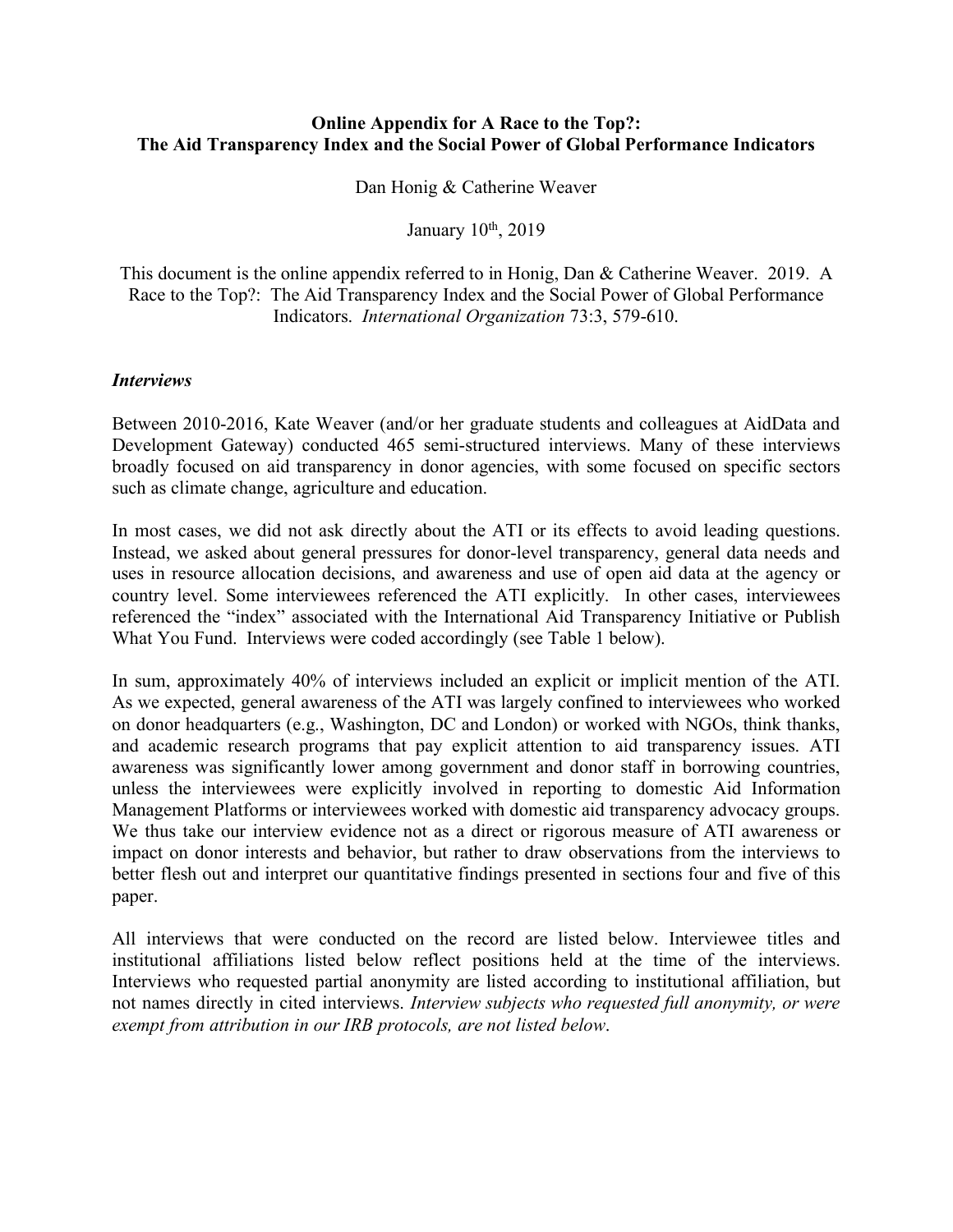### **Malawi (January 2013 and remote correspondence 2014-2016)**

**Twaib Ali**, Assistant Director, Debt & Aid Coordination Unit, Ministry of Finance **M. Archanjel**, US Agency for International Development (USAID) **Agnes Lumphezi Banda,** Humanitarian Response Officer, Danish Church Aid **Aaron Batten,** Overseas Development Institute Economist, Malawi Ministry of Finance, **Uta Borges**, Country Director, GTZ **Patrick Brenny,** Country Coordinator, Joint United Nations Program on HIV/AIDS **Chancy Chilimbila**, Ministry of Economic Planning and Development (MEPD) **Augustin Chilkuni**, Programme Officer. Royal Norwegian Embassy **George Chimseu**, MVAC Technical Advisor, Malawi Vulnerability Assessment Committee (MVAC), Ministry of Development, Planning and Cooperation **Vitumbiko Chinoko**, Programme Officer, Christian Aid **Martin Dawson**, Deputy Head of Office, UK Department for International Development **Adrian Fitzgerald**, Head of Development, IrishAid **Demetrio Kachingwe**, Senior Budget Control Assistant, United Nations Children's Fund **Ms. Kadewere**, UNAIDS **Sam Kakhobwe**, Coordinator and Point of Contact, Millennium Challenge Account- Malawi **Vera Kamtumkule**, Title unknown, IrishAid **Chrissie Kamwendo**, Senior Operations Officer, World Bank **Godfrey Kapalamula**, Senior Program Office, Japanese International Cooperation Agency **Prince Kapondamgaga**, Officer in Farmers Union Malawi **Titus Kavalo**, United Nations Development Program **Walusungu Kayira**, Chief Economist, Ministry of Local Government **Niall Keleher**, Country Director, Innovations for Poverty Action **Mr. Nathan Khuthe**, Flemish International Cooperation Agency (FICA) **Karolyn Kuo**, Democracy and Governance Officer, USAID – Malawi **Eric Leventhal**, Program Manager, Health Financing, Clinton Health Access Initiative **Madalitso Lowole**, Programme Budget Officer, United Nations Children's Fund (UNICEF) **Charles Machinjili**, Commissioner of Statistics, National Statistics Office of Malawi **Chrispin Magombo**, Program Director for Food Security/Economic Development, Director of Food Security, Regional Program Coordinator, CARE (plus three staff members) **Paul Makwinja**, Operations Manager, United Nations Population Fund **Michael Malewezi**, Program Officer, Assistant Resident Representative, Japanese International Cooperation Agency **Ken Matekenya**, Program Officer, ActionAid **Sarah McDuff,** U.S. State Department (seconded to Malawi Ministry of Finance) **Ernest Misomali**, Assistant Resident Representative for Capacity Development, United Nations Development Program **Michael Mkoko**, ICT Division, Ministry of Finance **Chisimphika Mphande**, Communications Officer, CEPA **Sampson Msungama**, United Nations Development Program (with four staff members) **Mr. Lawrence Munthali**, Monitoring & Evaluation Advisor, IrishAid **Stephen Raphael Mwale**, Governance Program Management Specialist, USAID – Malawi **John Mussa**, Director of Land Resources Conservation, Ministry of Agriculture, Department of

Land Resources Conservation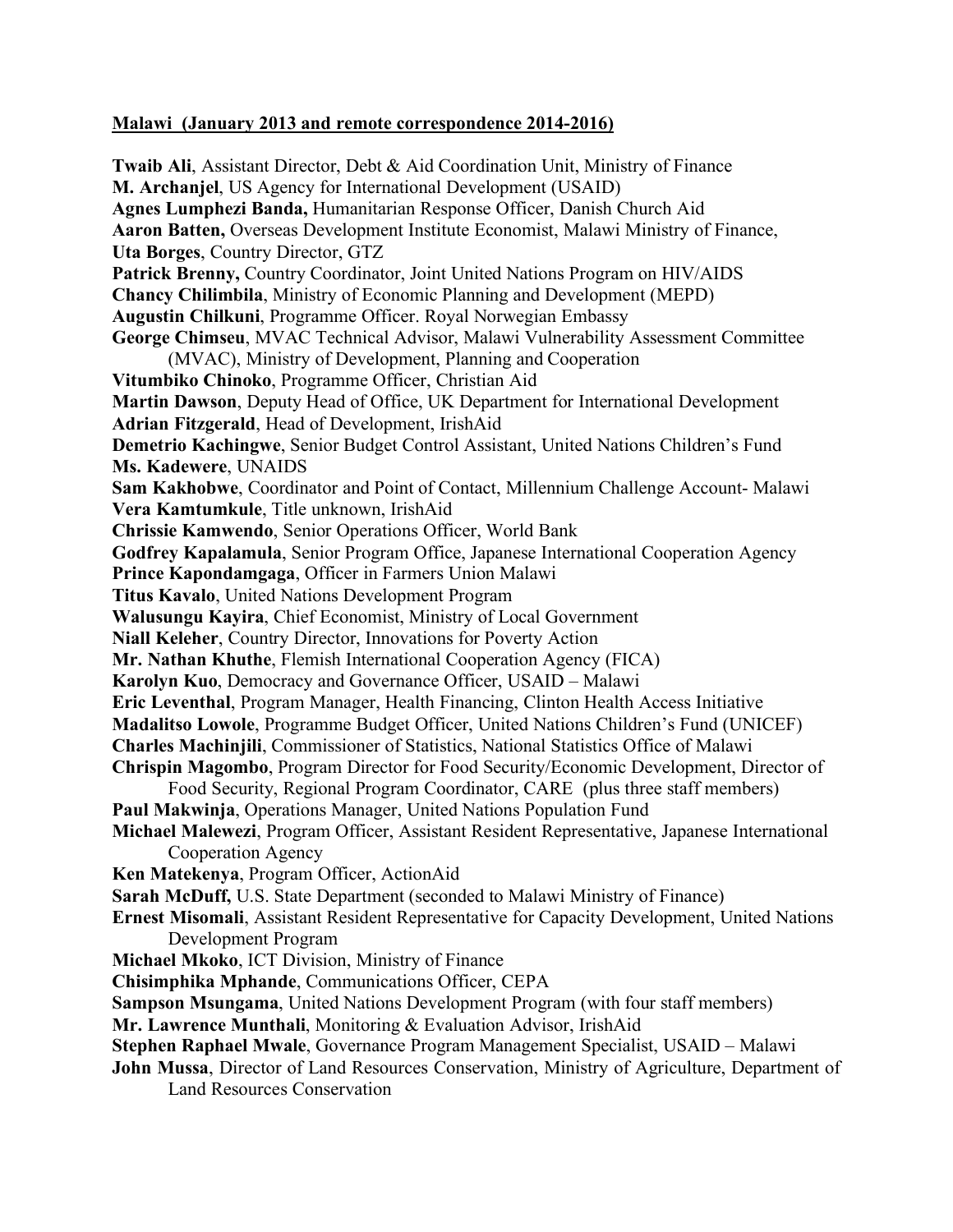- **Mary Ng'ambi**, Development Outreach and Communications Specialist, Project Management Specialist, USAID – Malawi
- **Delight Ngwira**, African Development Bank
- **Alick Nkhoma**, Assistant Representative, United Nations Food & Agricultural Organization

**Tamani Nkhono Mvula**, National Coordinator for Civil Society Agriculture Network

**Lamulo Nsanja**, Country Economist, KfW

- **Agnes L. Nyirenda**, Humanitarian Officer, Danish Church Aid
- **Jacob Nyirongo**, Norwegian Church Aid
- **Mr. Oghale Oddo**, USAID
- **Mr. Kenji Ohara**, JOCV Coordinator, Japanese International Cooperation Agency (JICA)
- **Vincent O'Neil**, Head of Development Coordination, Irish Aid
- **Patrick Pollard**, Overseas Development Institute Fellow, Ministry of Health
- **Koorosh Raffli**, Chief of Planning, Monitoring and Evaluation, United Nations Children's Fund (UNICEF)
- **Jan Rijpma,** Assistant Resident Representation, Environment, Energy & Climate Change, United Nations Development Program
- **Lauren Shear**, Program Manager, Global Health Fund, Clinton Health Access Initiative
- **Marita Sorheim-Rensvik**, Norwegian Agency for Development Cooperation

**Howard Standen**, Climate Change Advisor, UK Department for International Development **Alexander Stevens**, Department for International Development

- **Jane Swira**, Programme Manager, National Climate Change Programme, Ministry of Economic Planning and Development (MEPD)
- **Chimvano Thawani**, Debt & Aid Coordination Unit, Ministry of Finance

# **Kampala, Uganda**

(10-26 June 2013; 16-23 March 2015. June 2013 interviews conducted in collaboration with Justin Baker; March 2015 interviews conducted in collaboration with Kelly Steffen, Steven Damiano, Tanlyn Roelofs, and Jacqueline Homann).

**Ketty Adoch**, GIS/Mapping, Mountbatten IT & Websites **Juliet Akello**, Program Officer, Governance & Rights, Uganda Debt Network **Diego Angemi**, UNICEF **Yasumichi Araki**, Senior Representative, JICA **Reinier Battenberg**, Director, Mountbatten IT & Websites **Mugisha Henry Bazira**, Executive Director, Water Governance Institute **Alex Betts**, Director, Humanitarian Innovation Project, Refugeee Studies Centre, Oxford University Department of International Development **Peter Birigenda**, Monitoring and Evaluation Specialist, Economic Growth Team, USAID **Louise Bloom**, Research Officer, Humanitarian Innovation Project, Refugee Studies Centre, Oxford University Department of International Development **George Bogere**, Research Fellow, ACODE **Ronald Kansere Bwanika**, UNDP **Lyudmila Bujoreanum**, ICT Policy Specialist, World Bank **Asger Hallberg Borg**, Country Officer, World Bank **Josephat Byaruhanga**, Senior Policy Officer, Agriculture & Agribusiness, MINBUZA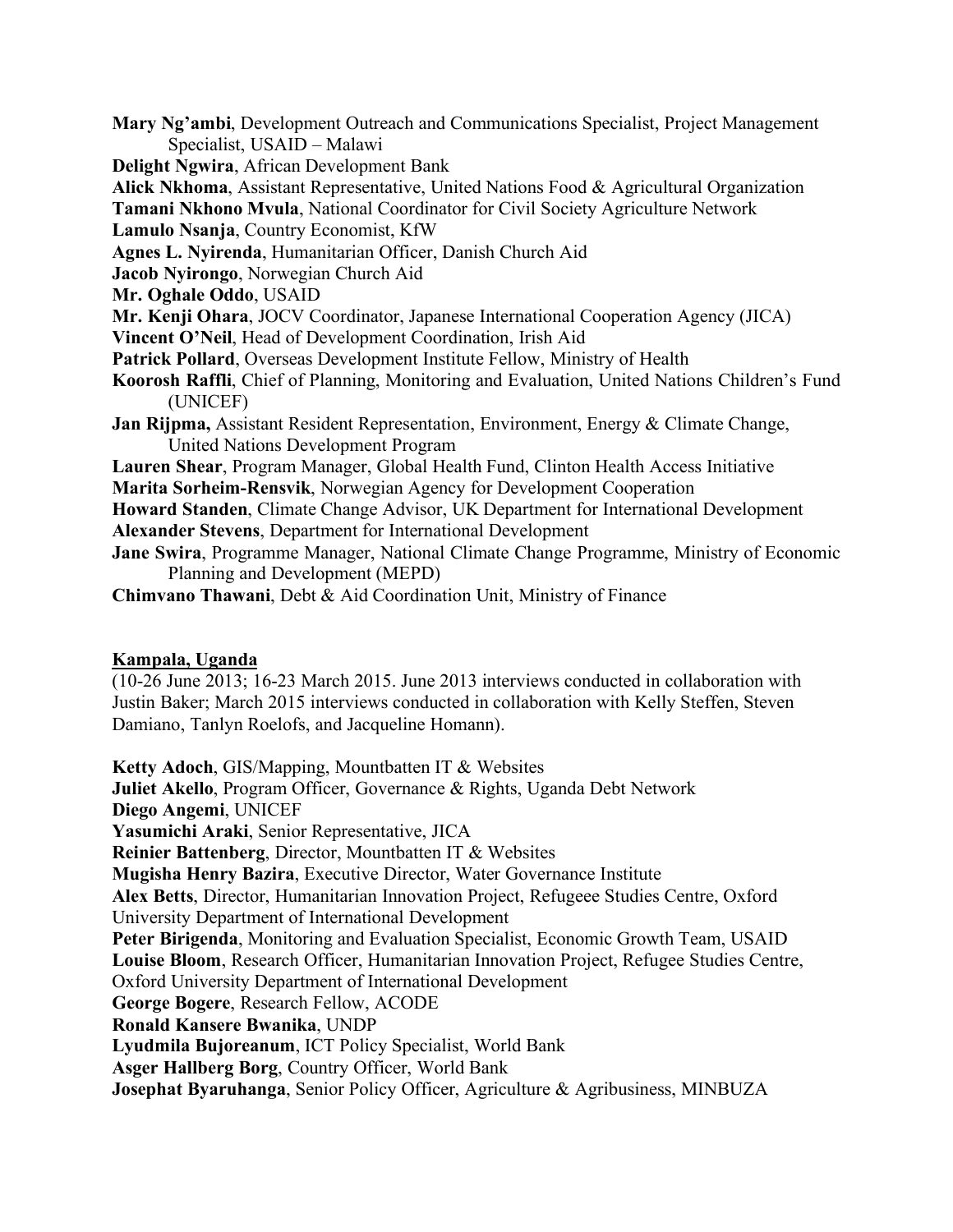**Rebecca Carter**, Management Officer/Economic Growth Team, Environmental and Natural Resources, US Agency for International Development **Timothy Cowman**, Technical Officer, CDM Regional Collaboration Centre, East African Development Bank **Nimpamya Enock**, Director of Research and Administration, Action Coalition on Climate Change (ACCC) **Nakayima Esther**, Uganda National NGO Forum **Bill Farmer**, Chairman, Uganda Carbon Bureau **Martin Fowler**, Agriculture & Livelihoods Advisor, Economic Growth Team, USAID **Jakob Fredensborg-Rasmussen**, Consultant, Poverty Reduction and Economic Management Network, World Bank **Phillip Greene**, Mission Economist, USAID Uganda **Birgitta Grosskinsky**, Desk Officer for Development, German Embassy **Phillip Gwage**, Director, LDC Environment Centre **Sanne Frost Helt**, Counsellor Development, Royal Danish Embassy / DANIDA **Theo Hoorntje**, First Counsellor- Head of Cooperation, Delegation of the European Union **Ellen Hoxha**, Chief of Party, Strengthening Decentralization for Sustainability (SDS) **Cate Jaijuma**, Senior Program Advisor, DANIDA **Josiah Kaplan**, Humanitarian Innovation Project, Refugeee Studies Centre, Oxford University Department of International Development **Harry Kiragga**, Research Officer, ACODE **Daphne Kobugabe**, Research Intern, ACODE **Hadas Kushnir**, PhD, NRM/Climate Change Advisor, AAAS Science & Technology Policy Fellow, USAID **Aribo Lawrence,** Principal Climate Change Officer and UNFCCC Article 6 Focal Point Climate Change Unit, Ministry of Water and Environment **Virginie Leroy**, Agency of French Development **Cary McCormick**, UNICEF **Christine Mugoyo**, UNDP **Tony Muhumuza**, Research Fellow, ACODE: Advocates Coalition for Development and Environment **Pontian Muhwezi**, Country Program Officer, IFAD **Gilbert Musinguzi**, Quality Assurance Manager, Uganda Debt Network **Franklin Mutahakana**, AMP Focal Point, World Bank **Winnie Nabiddo**, Research Fellow, ACODE **Sophie Nampewo**, Analyst, Development Initiatives **Bernard Namanya**, LL.M, LLB, Partner, Twesigye, Namanya and Co. Advocates **Agnes Ndamata**, UNDP **Richard Okello**, Aid Coordinator & GIS Specialization, USAID Uganda **Naohiko Omata**, Research Officer, Humanitarian Innovation Project, Refugeee Studies Centre Oxford University Department of International Development **Daniel Omodo-McMondom,** Programme Analyst, Energy and Environment**,** United Nations Development Programme **Peter Michael Oumo**, Economic Adviser, Irish Aid **Tewbaze Paul**, Deputy Executive Director, Prop-Biodiversity Conservationists in Uganda (Probicou)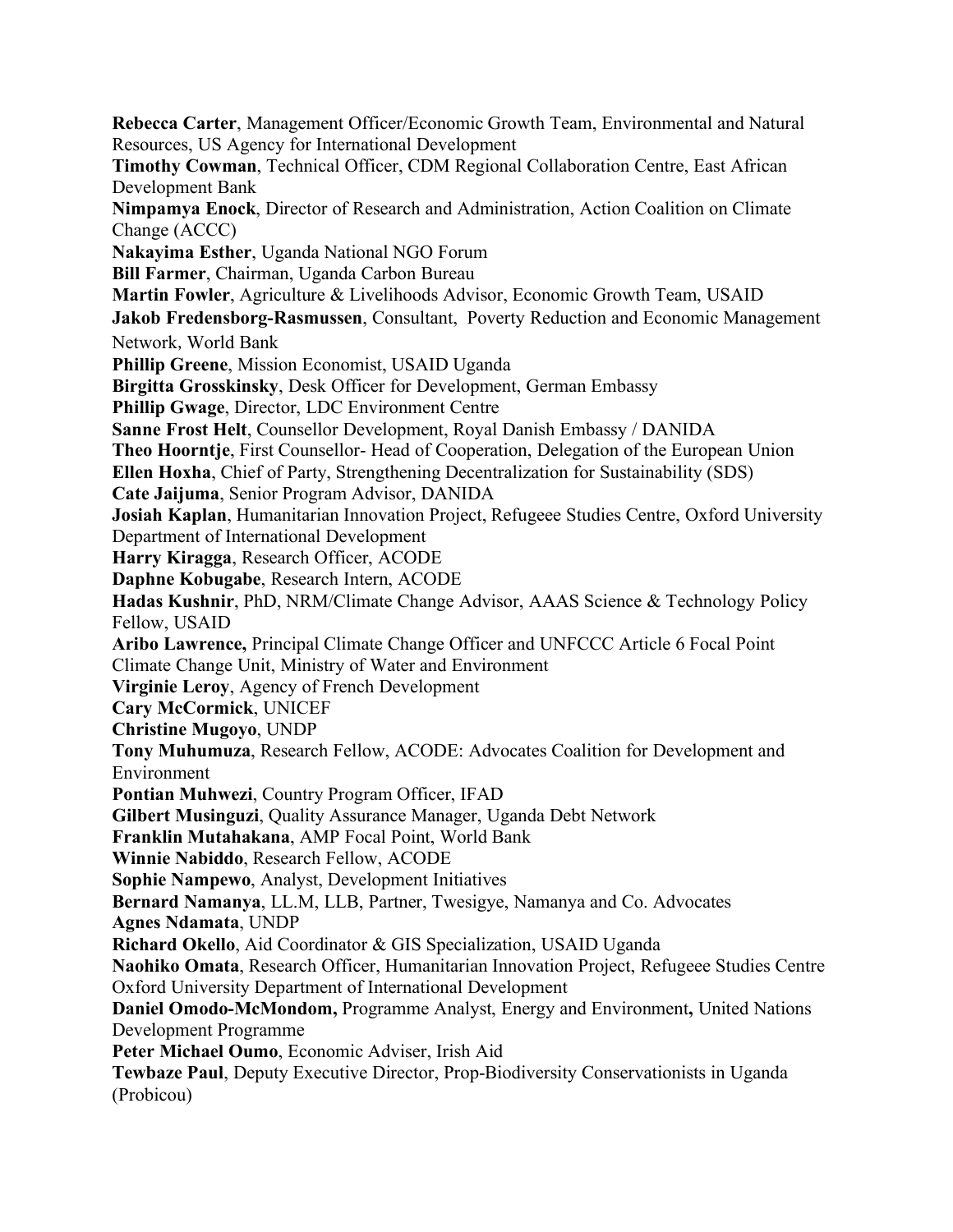**Raşit Pertev**, Senior Agricultural Economist, World Bank Uganda - Burundi **Charlotte Rosen**, Financial Manager, DANIDA **Alexis Rwabizambuga**, Chief Country Economist, African Development Bank **Bernard Sabiti**, Development, Research & Training **Sybille Schmidt**, Operations Advisor, Delegation of the European Union **Alex Talwangire**, Research Fellow, ACODE **Ann Turinayo**, Knowledge Management & Communications Consultant, IFAD **Charles Waiswa**, Professor, Makerere University

**Peter Wandera**, Transparency International Uganda **Katherine (Kadi) Warner**, Regional Senior Expert, Environment and Climate Change, Embassy of the Kingdom of the Netherlands **M.Weber**, Head of Development Cooperation, German Embassy **Anthony Wolimbwam** Research & Capacity Development Officer**,** Climate Action Network – Uganda

[3 government interviews off-the-record]

## **Nairobi, Kenya (December 2010, names omitted due to IRB protocol)**

Africa Center for Technology Studies (1) African Development Bank (3) Embassy of Finland (1) FEWSNET (3)  $GTZ(1)$ Heinrich Boll Stiftung, Nairobi Office (2) Institute for Security Studies, Kenya (3) Integrated Regional Information Networks (IRIN) International Federation of Red Cross and Red Crescent Societies (IFRC) (1) Ministry of Finance, Kenya (2) Norwegian Ministry of Foreign Affairs (1) Office of the Kenyan Prime Minister (2) Regional Center for Mapping of Resources for Development (RCMRD) (1) PACT Kenya (1) United Nations Development Programme (1) United Nations Economic Commission for Africa (UNECA) (2) United Nations Food & Agricultural Organization (6) United Nations High Commissioner for Refugees (1) United States Agency for International Development – Kenya (2) World Bank (1) World Food Program (1) World Vision (1)

[6 Kenyan government interviews off-the-record; 16 other country delegates at AMP workshop – all off the record]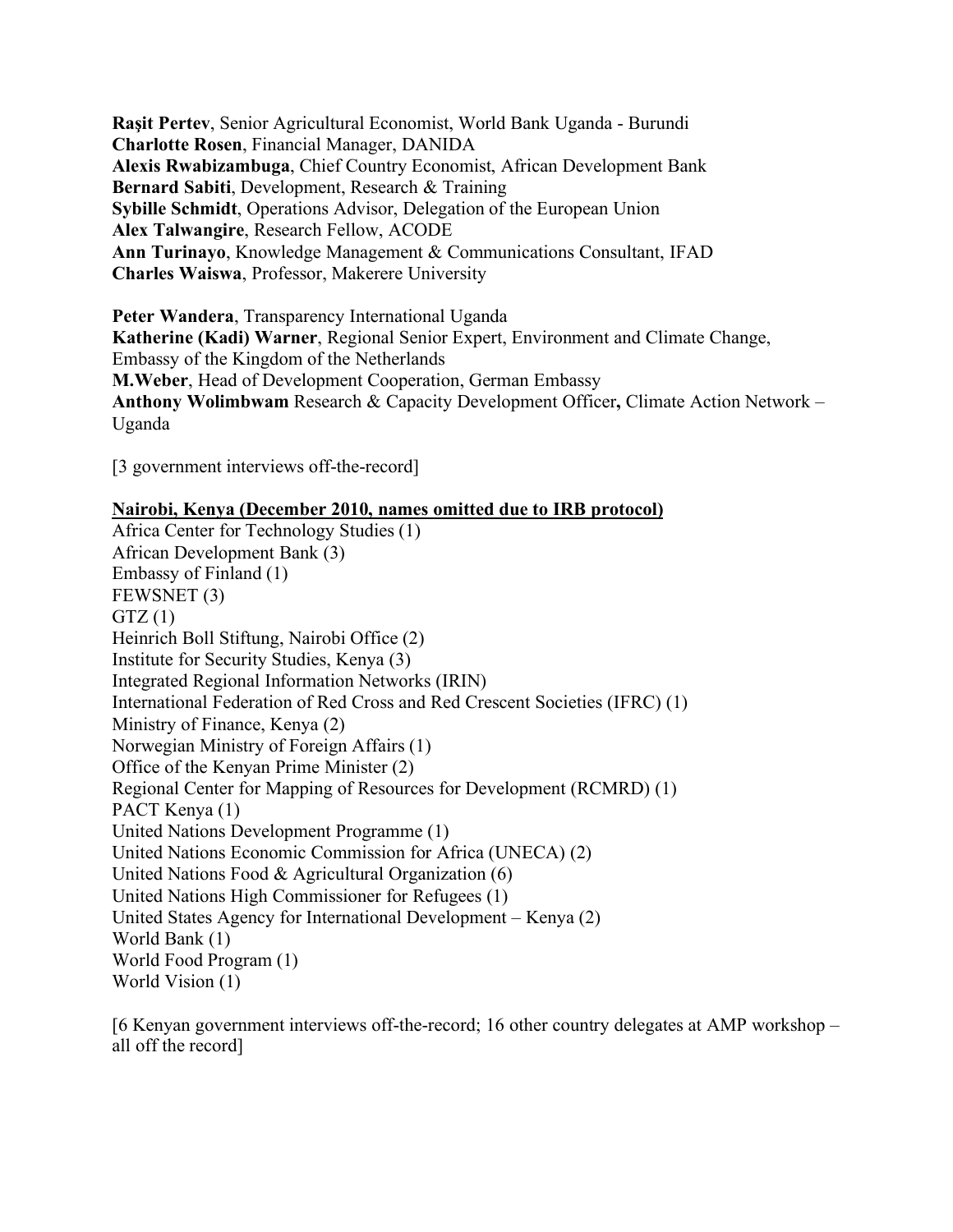## **Washington, DC\***

(Meetings conducted February 2011; June 2013; September 2014, February 2015, October 2015, January-February 2016, September 2016, February 2017. Note: several interviews were conducted with senior Congressional staff who requested the interviews be conducted for background information only and that their names not be listed in any publications).

**Augusta Abrahamse**, US Global Development Lab, USAID **Gregory Adams**, Director, Aid Effectiveness, Oxfam America **Philippe Ambrosi**, Environmental Economist, Climate Change, Environment Department, World Bank **Carolyn Anstey,** Managing Director, World Bank **Joan Atherton**, Senior Policy Advisor for Aid Effectiveness, USAID/Policy, Planning and Learning Bureau, Office of Donor Engagement **Shaida Badiee**, Open Data Watch [plus 2 staff] **Owen Barder**, Center for Global Development / AidInfo **David Beckman**, President, Bread for the World **Brian Bingham**, AAAS Fellow, USAID, HESN Program **Danila Boneva**, UNDP and IATI **Jessica Brown**, U.S. State Department **Robert Burnett**, NGO Aid Map Fellow, Interaction **Jeremiah Carew**, Deputy Director, Strategic and Program Planning Bureau for Policy, Planning and Learning, USAID **Tom Carothers**, Senior Fellow, Carnegie Endowment **Jeff Chelsky,** World Bank **Nancy Choi**, Senior Director of Operations, Development Gateway and co-Executive Director, AidData **Samantha Custer**, Director of Policy and Communications, AidData **Steve Davenport,** Director of Citizen Engagement, World Bank **Taryn Davis**, Development Gateway **Porter Delaney**, Kyle House Group **Chad Dobson,** Bank Information Center **Elizabeth Dodds,** World Bank Institute Open Aid Partnership **Eduardo Estrada**, Program Officer, Open Budgets Partnership, World Bank **Elizabeth Fox**, Director, Global Health Bureau, USAID **Jeffrey Gutman,** former Vice President, Operational Policy and Country Services, World Bank **Danielle Heiberg**, Senior Program Associate, Strategic Impact, Interaction **Sarah Hennessey**, Feedback Labs **Sheila Herrling,** Millennium Challenge Corporation **Dustin Homer**, Development Gateway **George Ingram**, Senior Fellow, Brookings Institution **Stephen Jarrett,** US Global Development Lab, USAID **Bruce Jenkins,** Bank Information Center **Tariq Khokar,** Open Data Evangelist, World Bank **Johannes Kiess,** World Bank Institute Open Aid Partnership **Marion Lawson**, Specialist in Foreign Assistance Policy, Foreign Affairs, Defense and Trade Division, Congressional Research Service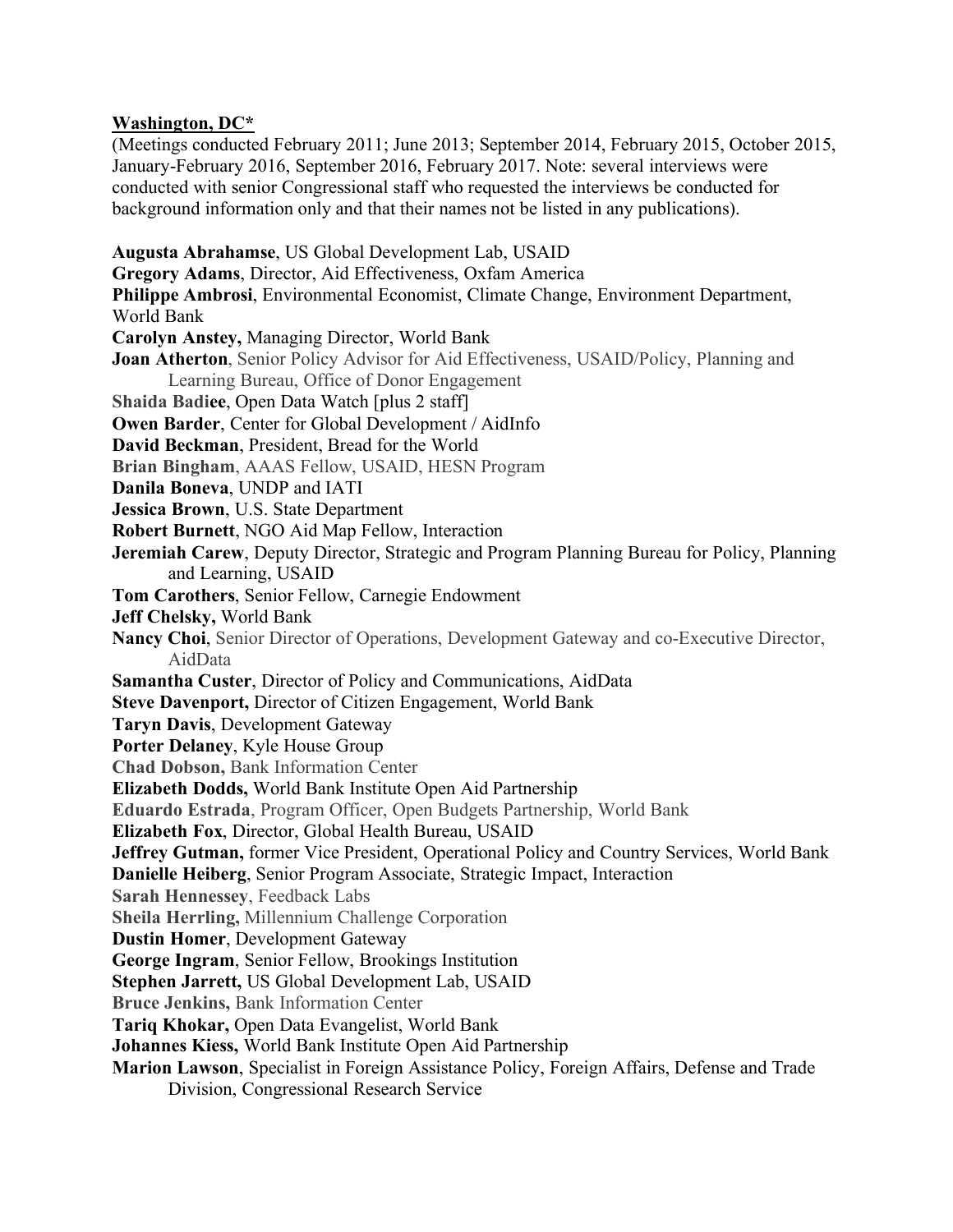- **Ben Leo**, Senior Fellow & Director of Rethinking U.S. Development Policy, Center for Global Development
- **Catherine Marschner**, Data Program Manager, Millennium Challenge Corporation

**Massimo Mastruzzi**, Senior Economist and Director, Open Budgets Partnership, World Bank **Daniel McGlinchy** (Barney Frank's office)

**Tom Melito**, United States General Accounting Office

**Alexander Moseson**, AAAS Fellow, USAID, HESN Program

- **Luke Murry**, Staff Director, Terrorism, Non-Proliferation and Trade Subcommittee, U.S. House of Representatives Committee on Foreign Affairs
- **Pernilla Näsfors**, Development Data Specialist, Open Aid Partnership, Innovations Lab, World Bank Institute

**Sally Paxton**, U.S. Representative, Publish What You Fund

**Chrisian Peratsakis**, Program Manager, Socrata

**Josh Powell**, Director of Innovation, Development Gateway

**Vijaya Ramachandran**, Center for Global Development

**Sandrine Rastello**, Bloomberg News

- Lori Groves Rowley, Director, Global Food Security & Aid Effectiveness Program, Lugar **Center**
- **Nilmini Gunaratne Rubin**, Senior Advisor, U.S. House of Representatives

**Jean-Louis Sarbib**, CEO, Development Gateway

**David Saldivar**, Oxfam America

**Liane Schalatek,** Heinrich-Boll Foundation and ODI

**Merrick Shaefer**, US Global Development Lab, USAID

**Kim Smith**, USAID/Policy, Planning and Learning Bureau, Office of Donor Engagement

**Michelle Strucke**, Policy & Advocacy Advisor, Aid Effectiveness, Oxfam America

**Didier Trinh**, Modernizing Foreign Assistance Network

**Katherine (Kat) Townshend,** Senior Assistant for Engagement, USAID/Policy, Planning and Learning Bureau

- **Aleem Walji,** Director, World Bank Innovations, World Bank
- **David Wheeler**, Center for Global Development

**Martin Weiss**, Congressional Research Service

**Dennis Whittle**, Feedback Labs

**Qiyang Xu**, World Bank Institute Open Aid Partnership, World Bank

**Tom Zearley**, AAAS Fellow, USAID

[6 Government and 5 Donor interviews off-the-record]

# **London, UK (July 2013, May 2014, December 2015, June 2017)**

**Neil Bird,** Senior Research Fellow, Climate and Energy, Overseas Development Institute **Mark Brough**, Aid Information Officer, Publish What You Fund **Catalina Reyes**, Advocacy Officer, Publish What You Fund **David Hall-Matthews**, Executive Director, Publish What You Fund **Bill Anderson,** Development Initiatives **Tony German**, Development Initiatives **Wendy Rogers,** Development Initiatives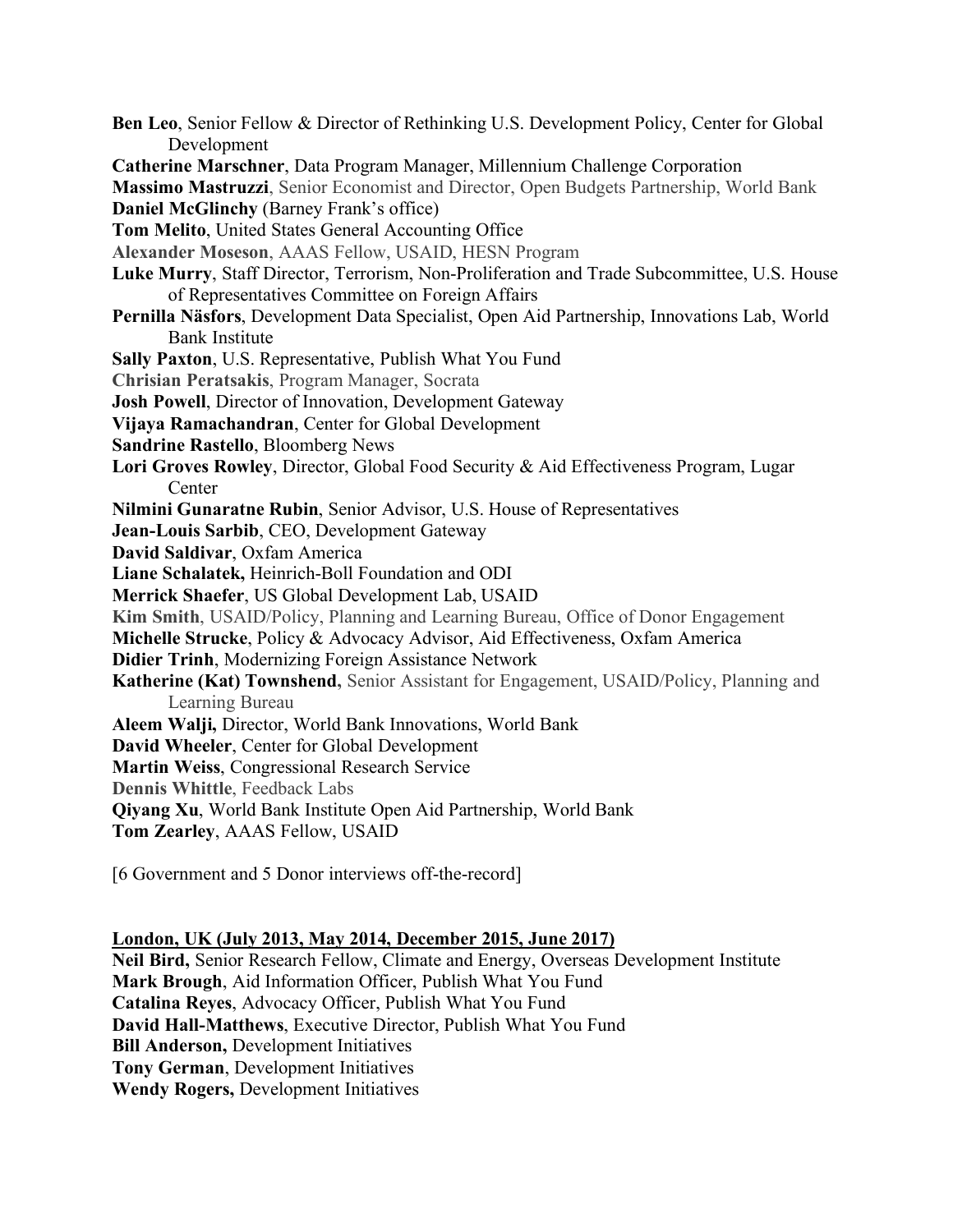**John Adams**, UK Department for International Development **Smita Nakhooda**, Overseas Development Institute **Joe Powell**, UK Department of Treasury & Open Government Partnership **Simon Parrish**, Senior Advisor, Transparency & Open Data, Development Initiatives **Paolo De Renzio**, Research Associate, Public Finance and Institutions, Overseas Development Institute **Simon Gill**, Overseas Development Institute **Martin Tinse**, Omidyar Network (Skype call) **Ngaire Woods**, Oxford University **Karin Christiansen**, former Executive Director, Publish What You Fund **Nora Rohner**, GIZ (meeting at DFID Headquarters, July 2013) **Elise Dufief** (Publish What You Fund, email correspondence 2016-2018) **Nicholas Dorward** (Publish What You Fund, email correspondence 2016-2017) **Alisdar Wardhaugh,** DFID (August 2013) **Tim Davies**, World Web Foundation (September 2014)

[Two government officials, off-the-record]

## **Kathmandu, Nepal**

(Meetings conducted on 8-17 December 2014; 16-20 March 2015. December interviews conducted in collaboration with Brian O'Donnell, Shelby Carvalho, and Zehra Akbar. March 2015 interviews conducted by Krista Rasmussen, Robbie Paras, Nadia Sabat-Pererya, and Erin Cusack)

**Shreejana Rajbhandari**, AMP Focal Point. Asian Development Bank **Arun S. Rana**, Program Officer, Social Protection, Asian Development Bank **Kenichi Yokoyama**, Country Director, Asian Development Bank **Indra Sharan**, GIS Specialist, USAID/Nepal **Kishore K.C**., AMP Focal Person, USAID/Nepal **Andrew Nelson**, Economist, Program & Project Development Office, USAID/Nepal **Kristin Ray**, Deputy Program Director, USAID/Nepal **Bigyan Pradhan**, Senior Operations Officer, World Bank **Aayushma K.C.,** AMP Focal Person and Operations Officer, World Bank **Surya Rana**, AMP Focal Person and Program Staff, UK DFID **Kavindra Subba**, AMP Focal Person, UK DFID **Andy Murray**, Statistics Advisor & Results Lead, UK DFID **Nita Pacchai**, Program Officer, UK DFID **Pramila Shrestha, Finance & Control Officer, Swiss Agency for Development & Cooperation** (SDC) **Aman Johncche**, Program Management Specialist & Team Leader, Swiss Agency for Development &Cooperation (SDC) **Milan Shrestha**, Finance and Administration Officer, International Labor Organization **Nita Neupane**, Program Officer, International Labor Organization **Govinda Poudyal**, Program Finance Assistance, United Nations Development Program **Dirk Steffes-enn**, First Secretary, Development Cooperation, Germany Embassy **Shanker Pandey**, Local Representative and Head of Office, KfW Development Bank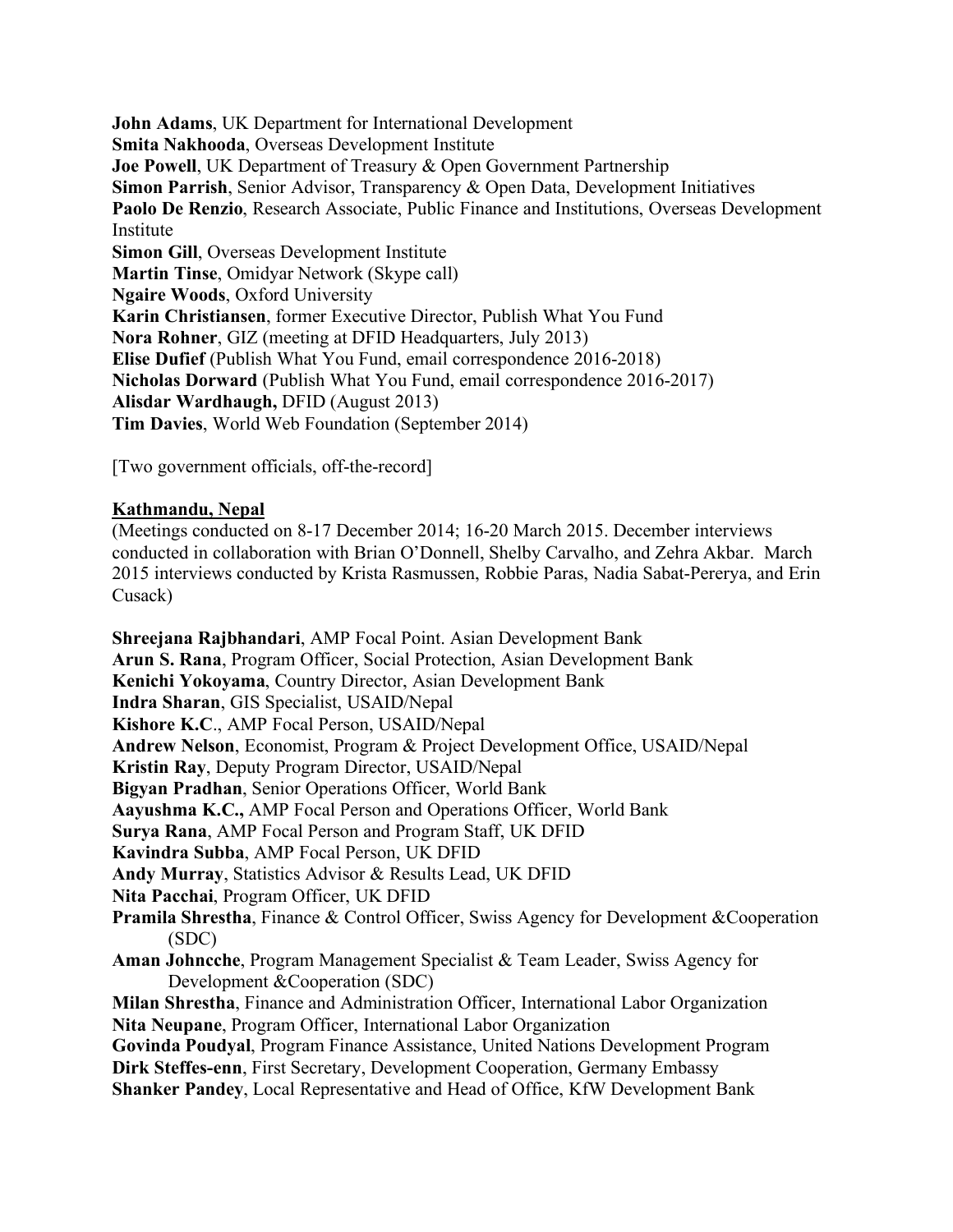**Ilryoung Lee**, Deputy Representative, Korean International Cooperation Agency **Shristi Chitrakar**, Assistant Officer, Korean International Cooperation Agency **Jitendra Bohara**, Program Coordinator, International Office on Migration **Ariani Soejoeti**, Public Relations Officer, International Office on Migration **Ram Prasad Bhandari**, Assistance Program Manager – Aid Coordination, Disaster Management, Private Sector, Japanese International Cooperation Agency (JICA) **Ram Krishna Dahal**, Finance Associate, UNFPA **Shyam Thapa**, Program Associate, UNFPA **Sarina KC**, Communications/ AMP Focal Point, UNICEF **Ashok Vaidya**, Monitoring & Evaluation Specialist, UNICEF **Kamakshi Rai Yakthumba**, Program Manager, Cross Program, DFAT **Uttam Das Shresthra**, Chief Accountant, DANIDA **Andreas Roettger,** Head of Cooperation, European Union **Mario Lontro**, Program Officer, European Union **Nama R. Budhathoki**, Executive Director, Kathmandu Living Labs **Bibhusa Bista**, Young Innovations **Joshua Leslie**, Development Initiatives

*In addition to formal interviews, this research was informed by informal discussion with participants in the Aid Management Platform Workshop, 10-12 December 2014, Kathmandu, Nepal. These participants included individuals from Development Gateway and numerous country delegations, including:*

**Kastriot Halili**, Kosovo Delegation **Florim Canolli**, Kosovo Delegation **Mahamat Mamadou Addy**, Chad Delegation **Abdel-Hosky Nassour**, Chad Delegation **Bihindi Khatib**, Tanzania Delegation **Oman Mkima**, Tanzania Delegation **Thani Kassim**, Tanzania Delegation **Mussa Anwar**, Malawi Delegation **Moses Chiwoni**, Malawi Delegation **Ferdinand Tumwebaze**, Uganda Delegation **Collins Ishimwe**, Uganda Delegation **Azizah Nabitalo**, Uganda Delegation **James Herrera**, Timor-Leste Delegation **Soares Gaudencio**, Timor-Leste Delegation **Elson Martinho da Costa**, Timor-Leste Delegation **Seydou Yayé**, Niger Delegation **Moustapha Issa Mountari**, Niger Delegation **Alica Viviana Dodo**, Côte d'Ivoire Delegation **Kouakou Mida Théophile Koffy**, Côte d'Ivoire Delegation **Bandama Jean March Koffi**, Côte d'Ivoire Delegation **Suman Prasad Sharma**, Nepal Delegation **Tilakman Bhandari**, Nepal Delegation **Karki Bhuban**, Nepal Delegation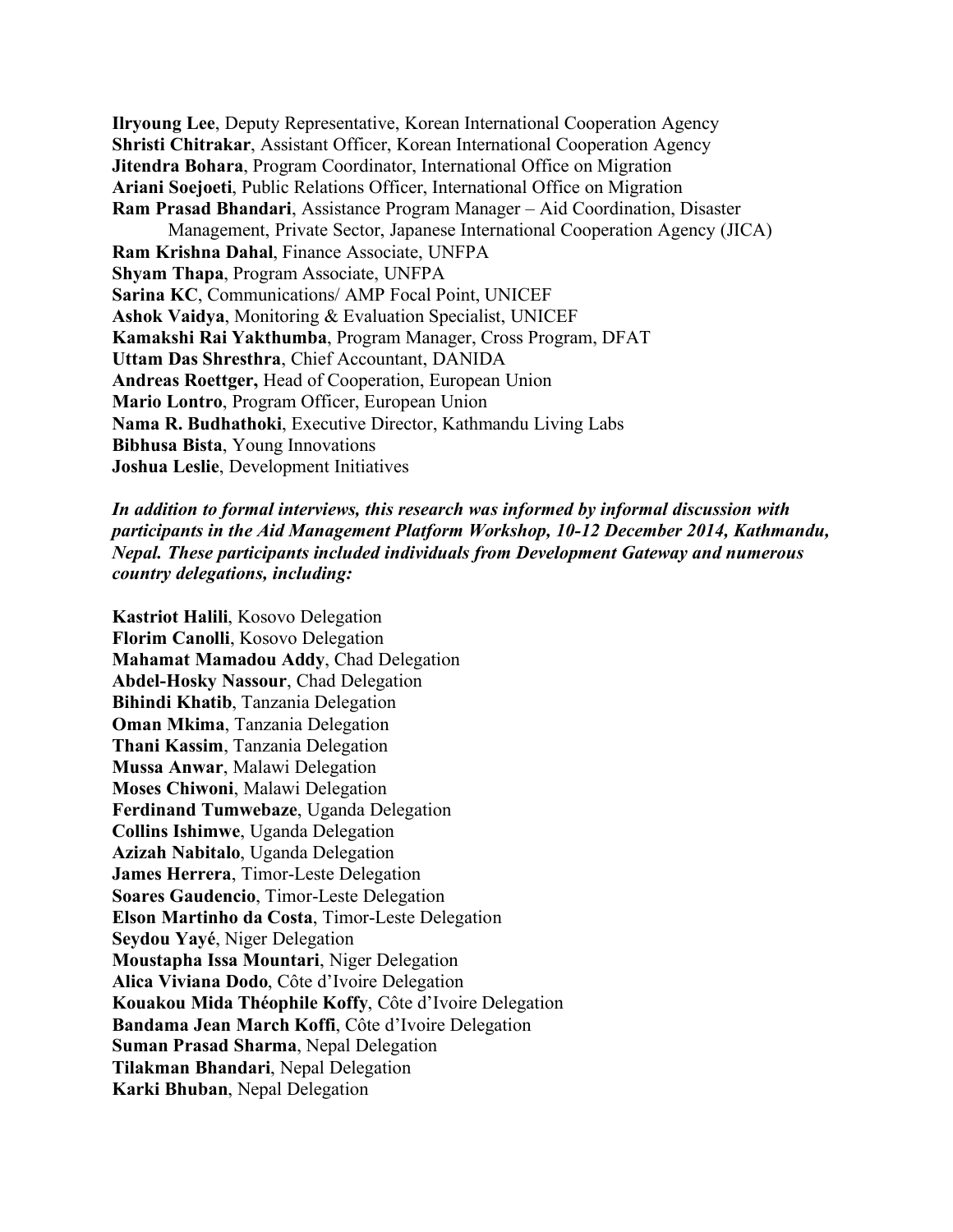**Marasini Madhu**, Nepal Delegation **Gairhe Thakur**, Nepal Delegation **Khatri LB**, Nepal Delegation **Mohan Sigh Basnet**, Nepal Delegation **Chandika Dhakal**, Nepal Delegation **Asor Henry Nkang**, Nigeria Delegation **Rekiya Ibrahima Atta**, Nigeria Delegation **Indra Sharan**, USAID Nepal **Kristina Kempkey**, USAID (Washington, DC) **Brian Bingham**, USAID (Washington, DC) **Bubhusan Bista**, Young Innovations/Open Nepal **Wendy Rogers**, Development Initiatives **Jean-Louis Sarbib**, Development Gateway **Taryn Davis**, Development Gateway **Fabrice Musoni**, Development Gateway **Denise Butcher**, Development Gateway **Vanessa Goas**, Development Gateway **Dustin Homer**, Development Gateway **Josh Powell**, Development Gateway **Dina Abdel-Fattah**, Development Gateway **Dan Runfola**, AidData **Ashley Napier**, AidData

[AMP Government participants listed under Nepal interviews if from Nepal; if from other delegations they are listed separately in Table 2. NGO/Other interviewed multiple times but not double-counted in interview coding]

### **Tegucigalpa, Honduras**

(February-March 2016 and June-July 2016; interviews conducted by Jose David Sierra Castillo, Caleb Rudow, Tanya Sethi, Jacob Sims, Paige Kirby, Carmen Cañas.

**Paco Alcaide,** Director, REICKEN **Carlos Cuadra**, Deputy Director, Unidad de Planeamiento y Evaluacion de Gestion (UPEG) **Thorin Díaz,** Coordinador, Fundación Helvetas Honduras **Walter Reithebuch,** Director de Cooperación Adjunto, Oficina de Cooperación Honduras **Elizabeth Rivera**, Director, Direccion General de Politica Macrofiscal (DPMF) **Arnold Sabillón**, FUNDACION BANHCAFE **Agencia Suiza**, Desarrollo y la Cooperación - Swiss Development Agency (COSUDE) **Jorge Johny Handal Hawit**, Sub-secretary of Agriculture, SAG **Ing. Francisco Yovanny Perez Valenzuela**, Director General de la Direccion de Cienda y Tecnologia **Julie Ciccione**, USAID Desk Officer (Washington, DC; phone interview)

**Juan Carlos Colindres**, Director, PRONAGRI (National Program for Irrigated Agriculture) **Belina Portillo**, Country Director, Plan International

**Martha Romero**, Executive Director, CADERH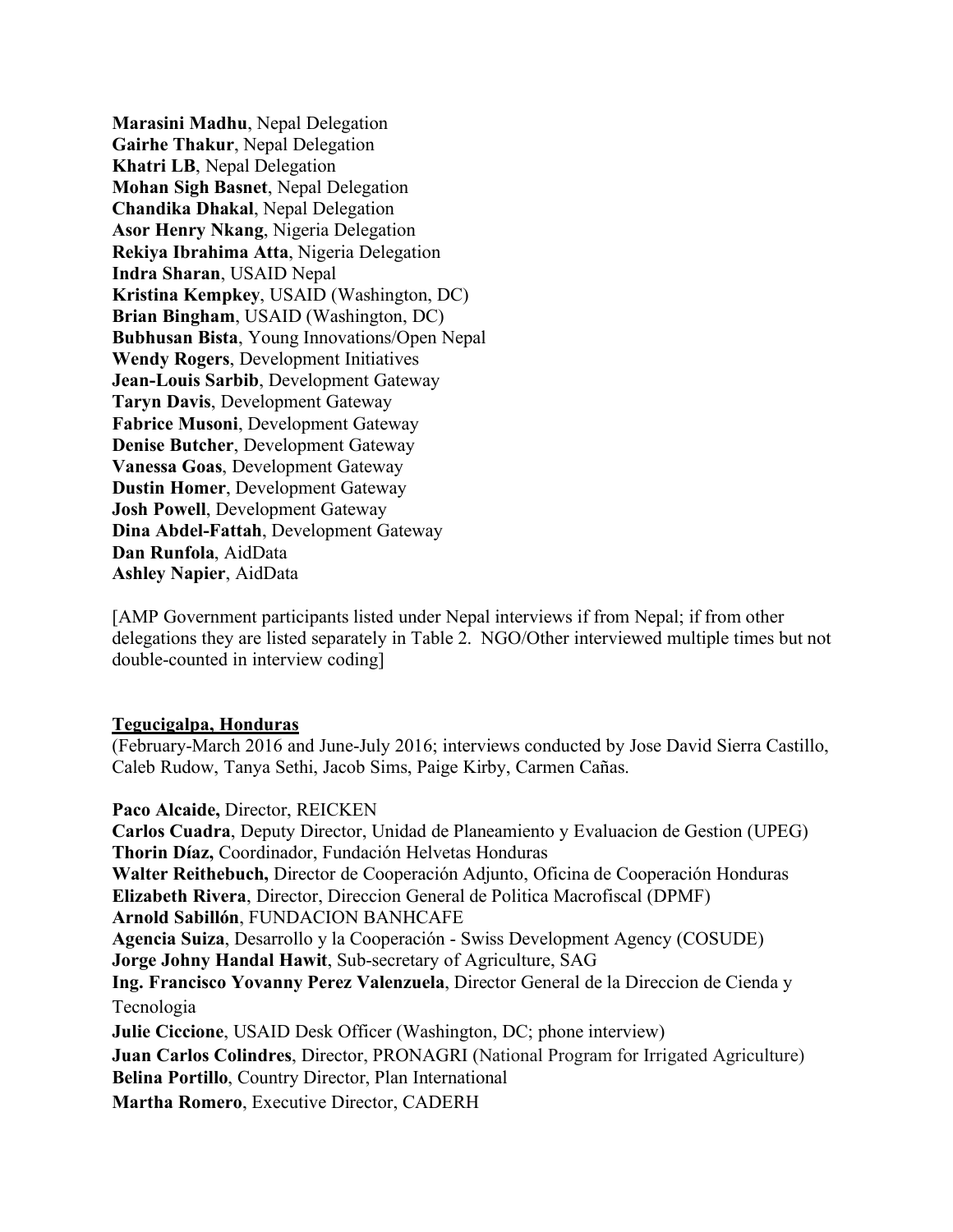**Lourdes Gladis Maradiaga**, Gerente de Operaciones, CADERH **Wily Hick**, Agregado de Cooperacion, EU Delegation in Honduras **Maria del Carmen Nasser**, Under-secretary, Secretariat de Relaciones Exteriores **Miriam Jackeline Molina**, Director, Directora General de Inversion Publica, SEFIN **Lilian Rivera**, Deputy Director de Inversion Publica, SEFIN **Seidda Mendoza,** EDC – Proyecta Metas **Ricardo Paz,** SENASA, Ministry of Agriculture **Lori Fleming**, Resident Advisor, U.S. Treasury Department **Gustavo Euceda**, Coordinator General de la Unidad del Sistema Nacional de Informacion Educativa de Honduras (Coordinator General of SACE) **Mariano Planells**, ED/CEO of Save the Children Honduras. Joined by Edith Rivera, Deputy **Director Zunilda Martel,** FHIS, Sistema de consulta de proyectos IDECOAS **Carols Cruce,** FHIS, Sistema de consulta de proyectos IDECOAS **Oscar Navarro,** GIZ **Sandra Alvarez,** Transparency **Aracely O' Hara**, Head of Department of Macroeconomic Statistics **Karla Enamorado**, Department of Macroeconomic Statistics **Oswaldo Danilo Merlo Medina**, INA **Mayte Portillo,** Director of CREHO (educational non-profit) **Roger Sanchez,** M&E Specialist, Education Office, USAID **Edith Rivera**, Deputy Director, Save the Children Honduras **Lester Ramirez,** Research Coordinator at SJ (the Association for a More Just Society) **Russbel Hernandez,** Project Director of MIDEH-AIR, **Anais Henriquez**, Development Economist, USAID **Hugo Noe Pino**, ICEFI and UNITEC **Maria Sanchez**, Deputy Director of Budget for the Decentralized Sector **Edwin Moya,** Director of EducAccion **Mauricio Diaz Burdett** - Coordinator of FOSDEH **Joel Aleman** - Coordinating Assistant, FOSDEH **Javier Sandoval**, Manages the SIAFI **Giorgi Valentini,** Country Manager, World Bank **Angels Maso,** Communications Director, World Bank **Rafael Millan,** Director of Operations – IDB **Scarlett Nunez,** Nordic Fund - Project Manager **Hector Santos**, USAID **Itza Chevez**, Frank Higdon, USAID **Ricardo Peña**, Marcela Ayala, UPEG **Adelina Vásquez**, Directora Ejecutiva del Centro de Derecho Humanos **Alejandro Quijada**, BID, Economista **Alyssar Chaker**, Dina Salinas and Carles Rodríguez, UNDP **Blanca Murguia**, Coordinator General de, Transformemos **Celeo Osorio**, Director, Federación Nacional de Agricultores y Ganaderos de Honduras (FENAGH) **Dennis Caceres**, Secretaría de Educación, Director general de curriculum y evaluación de la calidad educativa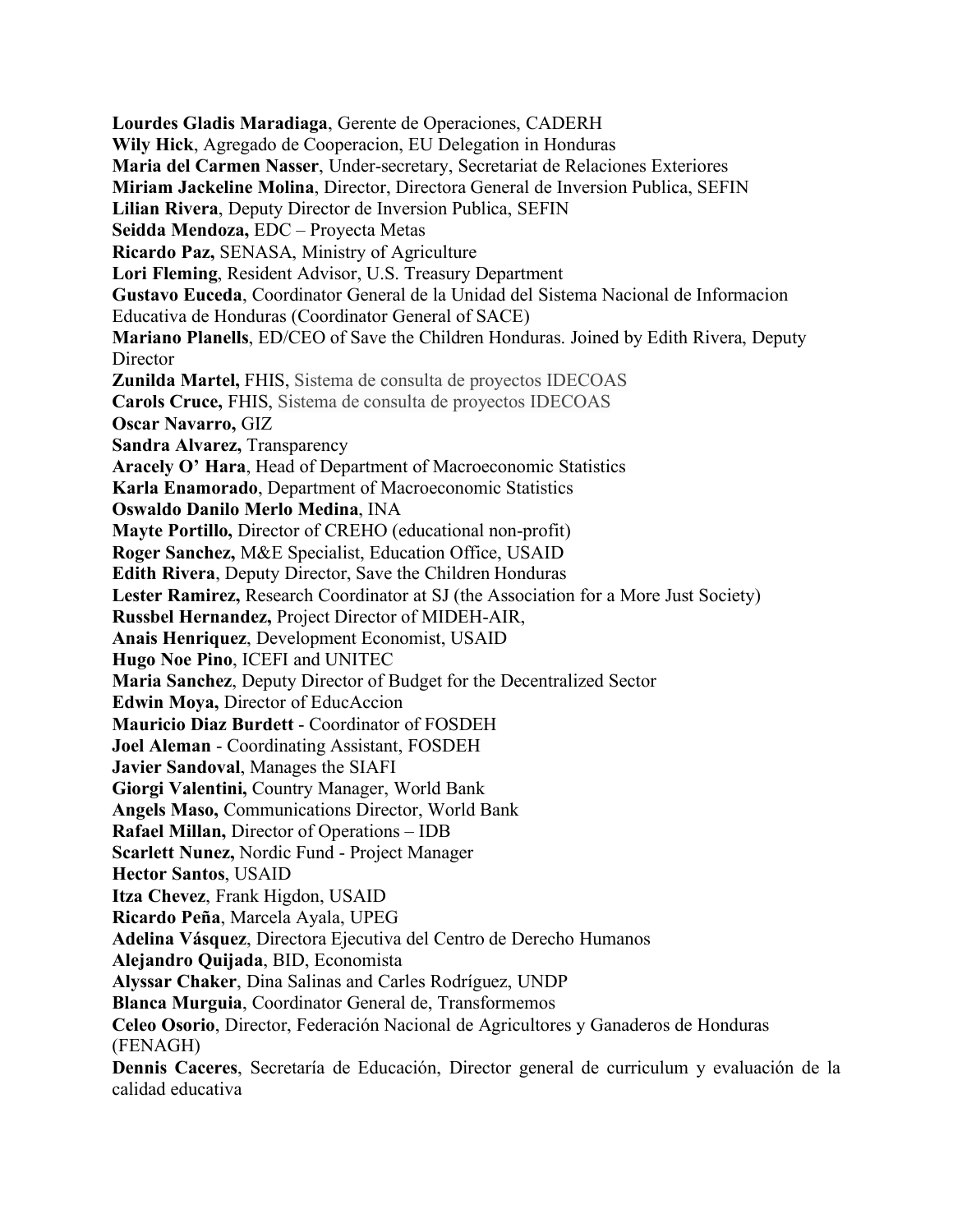**Heinz-Gerhard Jansen**, GIZ (skype interview) **Francisco Yovanny**, INA (Instituto Nacional Agrario, independent research institution) **Hugo Castillo**, Advisor, SEFIN **Jorge Navarro**, Advisor, SEFIN **Aarón Inestroza**, Director de Monitoreo de INVEST-Honduras **José Deras**, Banco Centroamericano de Integracion Economica, Director of Evaluation **José Velez UNICEF** - M& E specialist **Jose Luis Osorio Medina**, Vice-secretary of Livestock **Julio Raudales** (UNAH, but interviewed as minister of SEPLAN when AMP was founded) **Roberto Flores**, Ayuda en Accion **Magdalena García** – Secretaría de Cooperación, posición aún no definida, probablemente Directora de Evaluación **Marcela Castañeda** - Directora de incidencia en política pública y participación **Marco Tulio Villeda** - Strategy Director for World Vision **Mauro Membreño**, Asesor Presidencial y Coordinador **Miriam Guzmán** - Ministra Directora DEI **Mirna Lievano** - Representante de BID **Moises Abraham Molina**, Country Rep for Honduras, OIRSA (una organización internacional regional con 9 países de Centroamérica y el Caribe que trabaja en evitar las enfermedades x los animales y los productos agrícolos) **Natalia Girón**, Técnica de la Dirección de Cooperación Internacional **Dr. Olvin Villalobos**, Su cargo es la coordinación sectorial y intra-sectoral **Orlando Betancourt** - Director de la Unidad UPED de la Secretaria de Educación **Paris Castillo,** Coordinación de Integración de Sistemas (PCG team) **Gabriela Garay,** Coordinación de Integración de Sistemas (PCG team) **Angel Diaz**, Coordinación de Integración de Sistemas (PCG team) **Gabriel** ??, Coordinación de Integración de Sistemas (PCG team) **Rene Soler Orellana** - Coordinador del censo Nacional de Población y Vivienda **Rosina Anatrella**, Coordinadora de préstamos y proyectos del BID y JICA pa ENEE **Wilfredo Cervantes**, Coordinador de medio ambiente y gestión de riesgos, CARITAS **Wilmer Vásquez**, Director de COIPRODEN

**Other + Remote Correspondence** (email & skype, 8/2013-12/2017) **Alena Stern**, AidData **Lauren Harrison**, AidData **Marc Maxson**, Global Giving Innovation Partner **Patrick Meier**, Ushahdi **Tamira Gunzburg,** ONE Campaign (Brussels) (in person, July 2013)

**Senior Government Officials (remote correspondence or in-person interviews, for nonattribution only),** European Commission- Brussels (two in person, July 2013), Sweden (2 Government, November 2016, by phone, Denmark (2 government, 1 DANIDA, November 2016, by phone)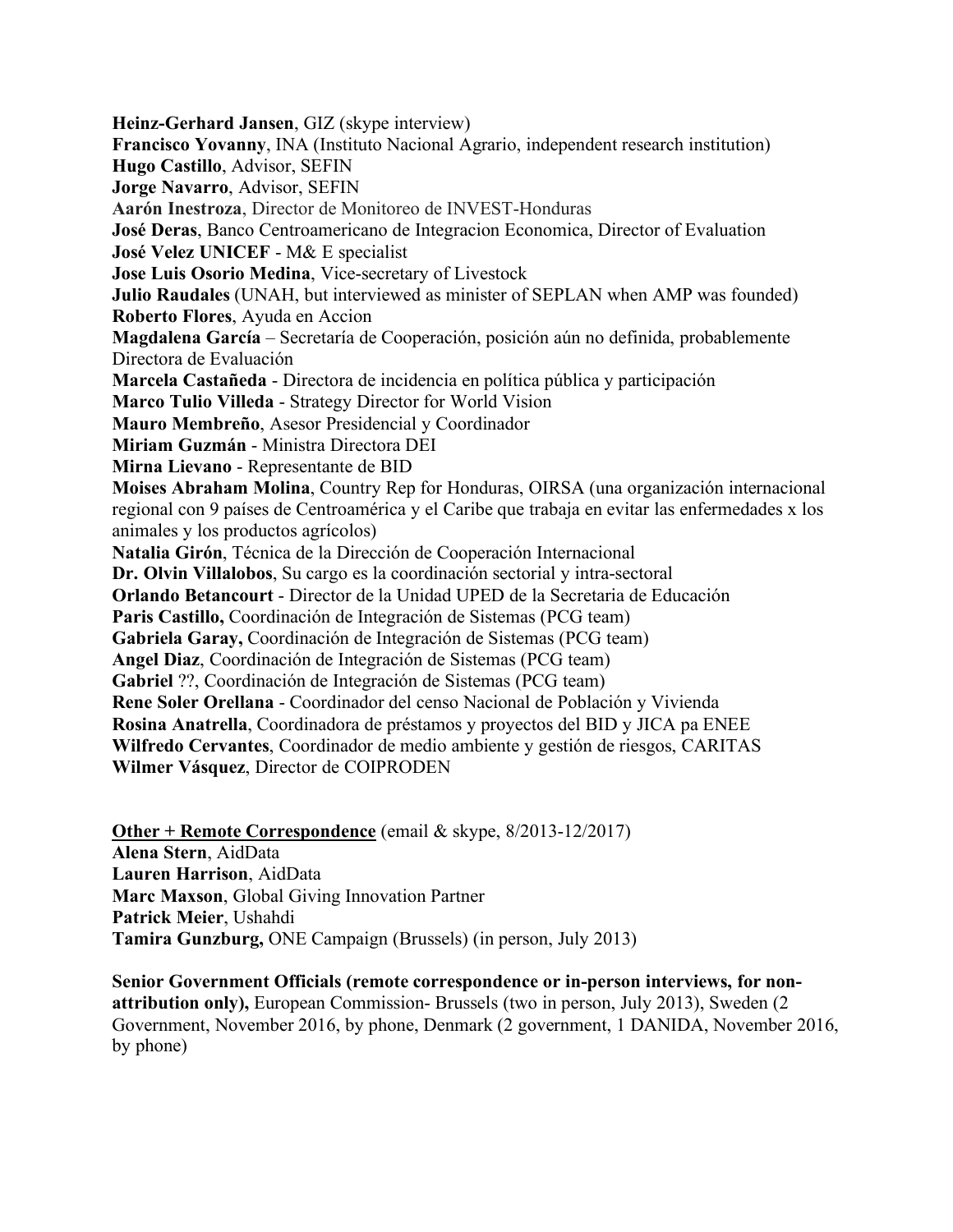#### *Agencies Covered by the ATI*

The ATI covers a range of agencies, from a variety of "countries" (we use "country" to mean both a nation – e.g. the  $US$  – and an entity which has multiple agencies – e.g. the United Nations). There are also a number of stand-alone agencies and foundations covered by the index. Table A1 provides a full accounting of agencies covered by the ATI (and thus included in the data), their years of inclusion, their country, and whether we consider them an agency primarily devoted to distributing foreign aid. Note that these are the years of ATI coverage – the AidData Activity Scale begins in 2006 for the first included agencies. Table A1 indicates which donors have AidData Activity Scale scores and thus are part of Table 4 and Table A2's sample.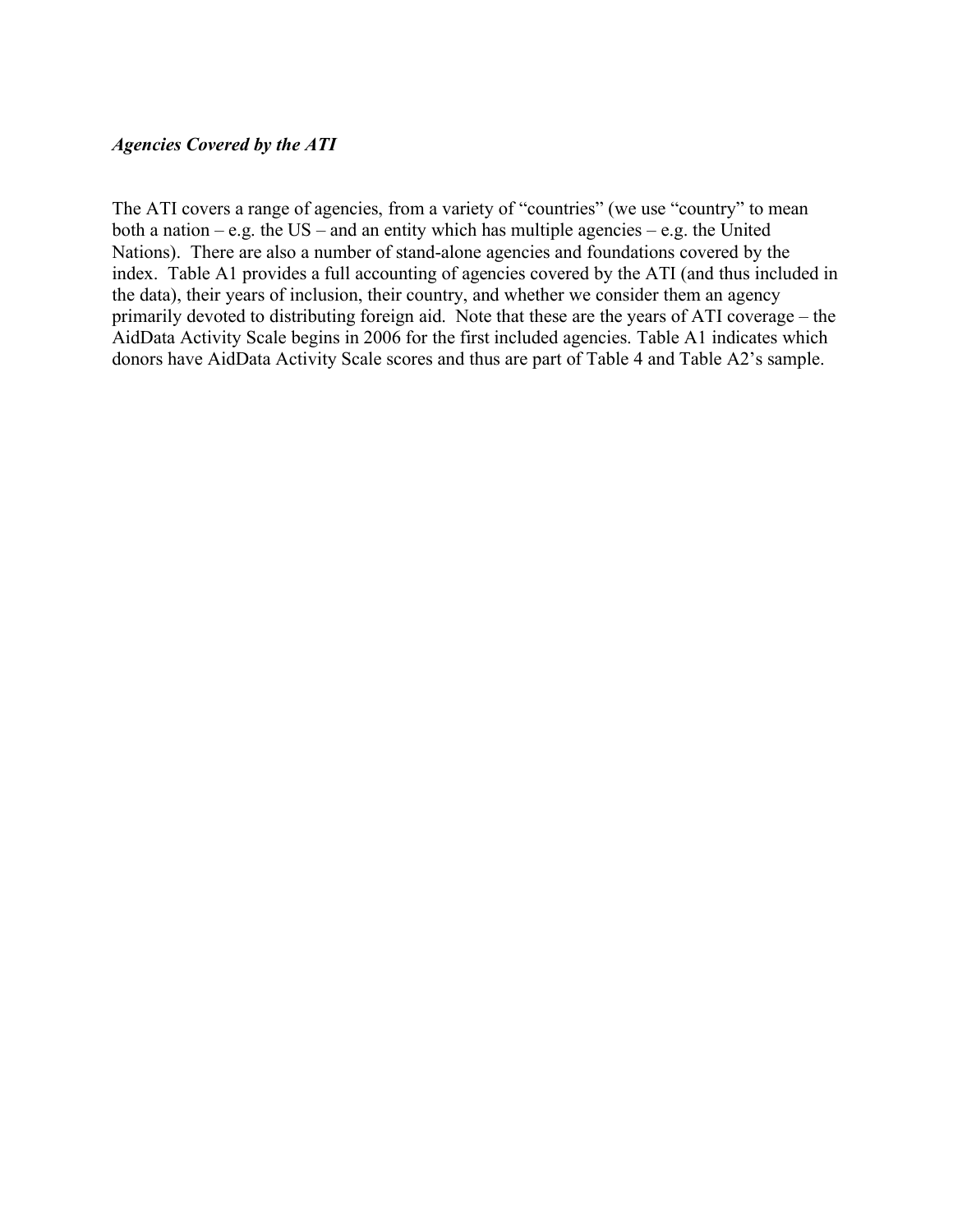|                                                         |               |           |           | Included  |           |      |           |                |                                                          |
|---------------------------------------------------------|---------------|-----------|-----------|-----------|-----------|------|-----------|----------------|----------------------------------------------------------|
| Organization                                            | Country       | 2011      | 2012      | 2013      | 2014      | 2015 | 2016      | Aid<br>Agency  | in<br>AidData<br>Activity<br>Scale<br>$(2006 -$<br>2013) |
| Australian Agency for International<br>Development      | Australia     |           |           | $\bullet$ |           |      |           | Yes            | Yes                                                      |
| Department of Foreign Affairs and<br>Trade              | Australia     |           |           |           | $\bullet$ |      | ●         | N <sub>0</sub> | N <sub>o</sub>                                           |
| Austrian Development Agency                             | Austria       | $\bullet$ | $\bullet$ | $\bullet$ | $\bullet$ |      |           | Yes            | Yes                                                      |
| Belgian Development Agency                              | Belgium       | $\bullet$ | $\bullet$ |           |           |      |           | Yes            | Yes                                                      |
| Directorate General for Cooperation<br>and Development  | Belgium       |           |           |           |           |      |           | Yes            | Yes                                                      |
| <b>Brazilian Cooperation Agency</b>                     | <b>Brazil</b> |           | $\bullet$ | $\bullet$ | $\bullet$ |      |           | Yes            | Yes                                                      |
| Ministry of Foreign Affairs                             | Bulgaria      | $\bullet$ | $\bullet$ | $\bullet$ | $\bullet$ |      |           | No             | N <sub>o</sub>                                           |
| Canadian International Development<br>Agency            | Canada        |           |           |           |           |      |           | Yes            | Yes                                                      |
| Department of Foreign Affairs, Trade<br>and Development | Canada        |           |           |           |           |      |           | N <sub>0</sub> | Yes                                                      |
| Ministry of Commerce                                    | China         | $\bullet$ | $\bullet$ | $\bullet$ | $\bullet$ |      | $\bullet$ | N <sub>0</sub> | N <sub>o</sub>                                           |
| Ministry of Foreign and European<br>Affairs             | Croatia       |           |           |           | $\bullet$ |      |           | No             | N <sub>o</sub>                                           |
| CyprusAid                                               | Cyprus        |           |           | $\bullet$ | $\bullet$ |      |           | Yes            | Yes                                                      |
| Planning Bureau                                         | Cyprus        | $\bullet$ | $\bullet$ |           |           |      |           | N <sub>0</sub> | N <sub>o</sub>                                           |
| <b>Czech Development Agency</b>                         | Czech         | $\bullet$ | $\bullet$ | $\bullet$ | $\bullet$ |      |           | Yes            | Yes                                                      |

Table A1: Agencies in the ATI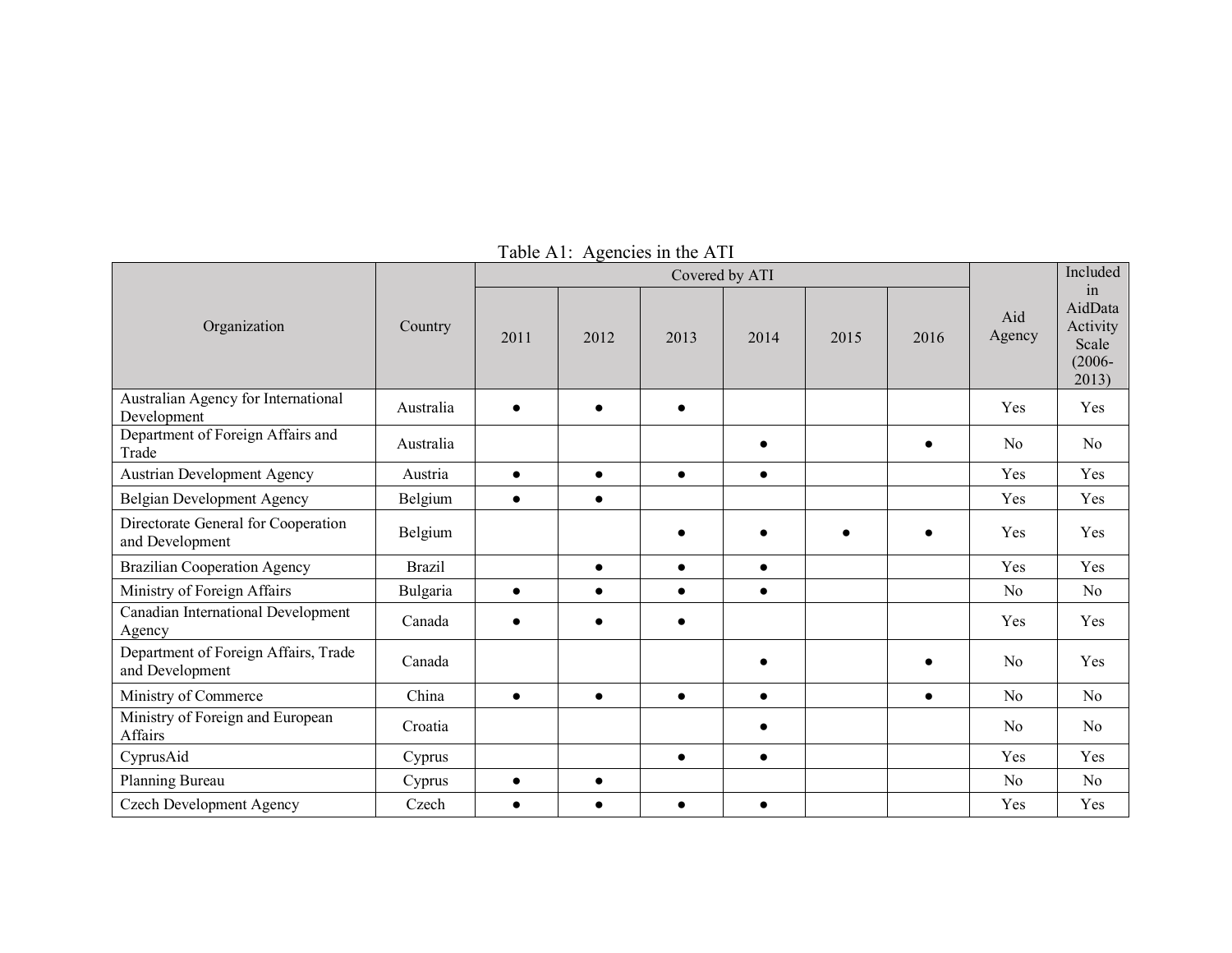| Danida                                                         | Denmark    | $\bullet$ | $\bullet$ |           |           |           |           | Yes            | N <sub>0</sub> |
|----------------------------------------------------------------|------------|-----------|-----------|-----------|-----------|-----------|-----------|----------------|----------------|
| Ministry of Foreign Affairs                                    | Denmark    |           |           | $\bullet$ | $\bullet$ | $\bullet$ | $\bullet$ | N <sub>o</sub> | Yes            |
| DG Development and Cooperation                                 | $\rm EC$   | $\bullet$ | $\bullet$ | $\bullet$ | $\bullet$ | $\bullet$ | $\bullet$ | Yes            | Yes            |
| Humanitarian Aid Department of the<br>European Commission      | EC         |           |           |           |           |           |           | Yes            | N <sub>0</sub> |
| DG Enlargement                                                 | EC         | $\bullet$ | $\bullet$ | $\bullet$ | $\bullet$ | $\bullet$ | $\bullet$ | N <sub>o</sub> | N <sub>0</sub> |
| Foreign Policy Instruments Service                             | EC         |           | $\bullet$ | $\bullet$ | $\bullet$ | $\bullet$ |           | N <sub>o</sub> | N <sub>o</sub> |
| Ministry of Foreign Affairs                                    | Estonia    | $\bullet$ | $\bullet$ | $\bullet$ | $\bullet$ |           |           | N <sub>o</sub> | Yes            |
| Ministry of Foreign Affairs                                    | Finland    | $\bullet$ | $\bullet$ | $\bullet$ | $\bullet$ | $\bullet$ | $\bullet$ | No             | Yes            |
| French Agency for Development                                  | France     | $\bullet$ | $\bullet$ | $\bullet$ | $\bullet$ | $\bullet$ | $\bullet$ | Yes            | Yes            |
| Ministry of Foreign Affairs                                    | France     |           | $\bullet$ | $\bullet$ | $\bullet$ |           | $\bullet$ | N <sub>o</sub> | Yes            |
| Ministry of Economy and Finance                                | France     |           | $\bullet$ | $\bullet$ | $\bullet$ |           | $\bullet$ | N <sub>o</sub> | Yes            |
| Foreign Office                                                 | Germany    |           |           | $\bullet$ | $\bullet$ |           |           | N <sub>o</sub> | Yes            |
| Ministry for Economic Cooperation<br>and Development (BMZ)-GIZ | Germany    |           |           |           |           |           |           | Yes            | N <sub>0</sub> |
| Ministry for Economic Cooperation<br>and Development (BMZ)-KfW | Germany    | $\bullet$ | $\bullet$ | $\bullet$ |           |           |           | Yes            | Yes            |
| HellenicAid                                                    | Greece     | $\bullet$ | $\bullet$ | $\bullet$ | $\bullet$ |           |           | Yes            | N <sub>0</sub> |
| Ministry of Foreign Affairs                                    | Hungary    | $\bullet$ | $\bullet$ | $\bullet$ | $\bullet$ |           |           | N <sub>o</sub> | N <sub>0</sub> |
| Irish Aid                                                      | Ireland    | $\bullet$ | $\bullet$ | $\bullet$ | $\bullet$ |           | $\bullet$ | Yes            | N <sub>0</sub> |
| Ministry of Foreign Affairs                                    | Italy      | $\bullet$ | $\bullet$ | $\bullet$ | $\bullet$ | $\bullet$ | $\bullet$ | N <sub>o</sub> | No             |
| Japan International Cooperation<br>Agency                      | Japan      | $\bullet$ | $\bullet$ | $\bullet$ | $\bullet$ |           | $\bullet$ | Yes            | Yes            |
| Ministry of Foreign Affairs                                    | Japan      |           | $\bullet$ | $\bullet$ | $\bullet$ |           | $\bullet$ | N <sub>o</sub> | Yes            |
| <b>Economic Cooperation Development</b><br>Fund                | Korea      | $\bullet$ | $\bullet$ |           |           |           |           | Yes            | N <sub>0</sub> |
| Korean International Cooperation<br>Agency                     | Korea      | $\bullet$ | $\bullet$ | $\bullet$ | $\bullet$ |           | $\bullet$ | Yes            | Yes            |
| Ministry of Foreign Affairs                                    | Latvia     | $\bullet$ | $\bullet$ | $\bullet$ | $\bullet$ |           |           | N <sub>o</sub> | Yes            |
| Ministry of Foreign Affairs                                    | Lithuania  | $\bullet$ | $\bullet$ | $\bullet$ | $\bullet$ |           |           | N <sub>o</sub> | Yes            |
| Lux-Development                                                | Luxembourg | $\bullet$ | $\bullet$ |           |           |           |           | Yes            | N <sub>o</sub> |
| Ministry of Foreign Affairs                                    | Luxembourg |           |           | $\bullet$ | $\bullet$ |           |           | N <sub>o</sub> | Yes            |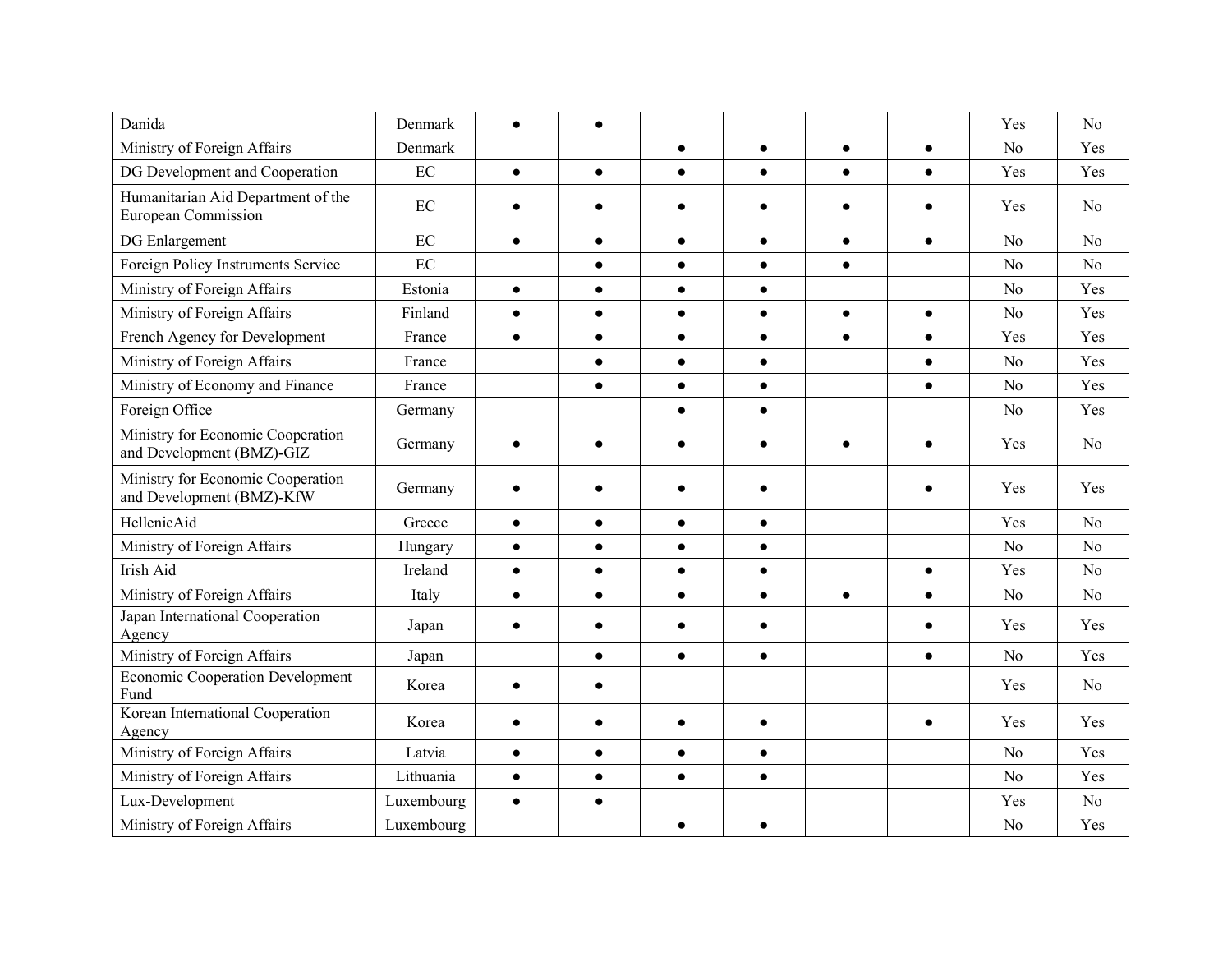| Ministry of Foreign Affairs                                                              | Malta          | $\bullet$ | $\bullet$ | $\bullet$ | $\bullet$ |           |           | N <sub>o</sub> | N <sub>0</sub> |
|------------------------------------------------------------------------------------------|----------------|-----------|-----------|-----------|-----------|-----------|-----------|----------------|----------------|
| Ministry of Foreign Affairs                                                              | Netherlands    | $\bullet$ | $\bullet$ | $\bullet$ | $\bullet$ | $\bullet$ | $\bullet$ | No             | Yes            |
| New Zealand Aid Programme -                                                              | New<br>Zealand |           |           | $\bullet$ | $\bullet$ |           |           | No             | Yes            |
| Norwegian Agency for Development<br>Cooperation - Ministry of Foreign<br>Affairs         | Norway         |           |           |           |           |           |           | N <sub>o</sub> | Yes            |
| Ministry of Foreign Affairs                                                              | Poland         | $\bullet$ | $\bullet$ | $\bullet$ | $\bullet$ |           |           | No             | No             |
| Portuguese Camões - Instituto da<br>Cooperação eda Língua                                | Portugal       |           |           |           |           |           |           | No             | Yes            |
| Portuguese Institute for Development<br>Assistance                                       | Portugal       | $\bullet$ |           |           |           |           |           | Yes            | Yes            |
| Ministry of Foreign Affairs                                                              | Romania        | $\bullet$ | $\bullet$ | $\bullet$ | $\bullet$ |           |           | No             | No             |
| Slovak Agency for International<br>Development Cooperation                               | Slovakia       |           |           |           |           |           |           | Yes            | Yes            |
| Ministry of Foreign Affairs                                                              | Slovenia       | $\bullet$ | $\bullet$ | $\bullet$ | $\bullet$ |           |           | N <sub>o</sub> | Yes            |
| Spanish Agency for International<br>Development Cooperation -                            | Spain          |           |           |           |           |           |           | No             | N <sub>0</sub> |
| Swedish International Development<br>Cooperation Agency                                  | Sweden         |           |           |           |           |           |           | Yes            | Yes            |
| Swedish International Development<br>Cooperation Agency - Ministry of<br>Foreign Affairs | Sweden         |           |           |           |           |           |           | N <sub>o</sub> | Yes            |
| Swiss Agency for Development and<br>Cooperation                                          | Switzerland    | $\bullet$ | $\bullet$ | $\bullet$ | $\bullet$ |           | $\bullet$ | Yes            | Yes            |
| Department of Finance                                                                    | <b>UAE</b>     |           |           |           |           |           | $\bullet$ | No             | No             |
| Department of Defense                                                                    | U.S.           | $\bullet$ | $\bullet$ | $\bullet$ | $\bullet$ | $\bullet$ | $\bullet$ | N <sub>o</sub> | Yes            |
| Millennium Challenge Corporation                                                         | U.S.           | $\bullet$ | $\bullet$ | $\bullet$ | $\bullet$ | $\bullet$ | $\bullet$ | Yes            | Yes            |
| President's Emergency Plan for AIDS<br>Relief                                            | U.S.           |           | $\bullet$ | $\bullet$ | $\bullet$ | $\bullet$ | $\bullet$ | Yes            | N <sub>0</sub> |
| Department of State                                                                      | U.S.           | $\bullet$ | $\bullet$ | $\bullet$ | $\bullet$ | $\bullet$ | $\bullet$ | No             | Yes            |
| Department of the Treasury                                                               | U.S.           | $\bullet$ | $\bullet$ | $\bullet$ | $\bullet$ | $\bullet$ | $\bullet$ | No             | Yes            |
| United States Agency for International<br>Development                                    | U.S.           |           |           |           |           |           |           | Yes            | Yes            |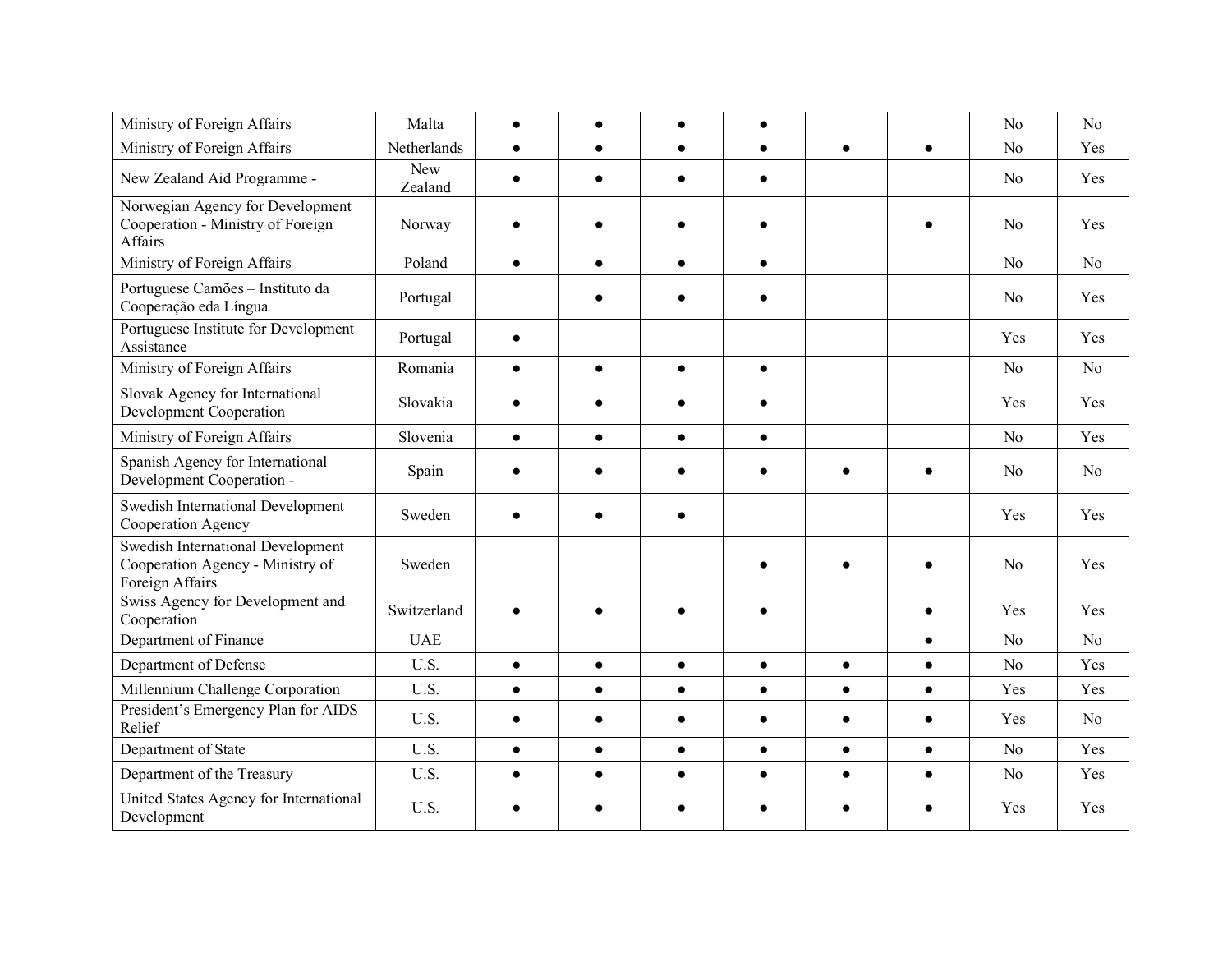| CDC Group                                                                                                  | UK        |           |           |           |           |           |           | Yes            | Yes            |
|------------------------------------------------------------------------------------------------------------|-----------|-----------|-----------|-----------|-----------|-----------|-----------|----------------|----------------|
| Department of Energy and Climate<br>Change                                                                 | <b>UK</b> |           |           |           |           |           |           | N <sub>0</sub> | Yes            |
| Department for International<br>Development                                                                | <b>UK</b> | ٠         | $\bullet$ | $\bullet$ | $\bullet$ | $\bullet$ | $\bullet$ | Yes            | Yes            |
| Foreign and Commonwealth Office                                                                            | <b>UK</b> |           | $\bullet$ | $\bullet$ | $\bullet$ |           |           | N <sub>o</sub> | Yes            |
| Ministry of Defence                                                                                        | <b>UK</b> |           | $\bullet$ | $\bullet$ | $\bullet$ |           |           | N <sub>o</sub> | Yes            |
| United Nations Office for the<br>Coordination of Humanitarian Affairs                                      | <b>UN</b> |           |           |           |           |           |           | Yes            | N <sub>0</sub> |
| <b>United Nations Development</b><br>Programme                                                             | <b>UN</b> |           | $\bullet$ | $\bullet$ | $\bullet$ |           |           | Yes            | Yes            |
| United Nations Children's Fund                                                                             | <b>UN</b> |           | $\bullet$ | $\bullet$ | $\bullet$ |           | $\bullet$ | Yes            | Yes            |
| <b>International Development Association</b><br>- International Bank for Reconstruction<br>and Development | <b>WB</b> |           |           |           |           |           |           | Yes            | Yes            |
| <b>International Finance Corporation</b>                                                                   | <b>WB</b> | $\bullet$ | $\bullet$ | $\bullet$ | $\bullet$ |           | $\bullet$ | Yes            | N <sub>o</sub> |
| <b>Adaptation Fund</b>                                                                                     |           |           | $\bullet$ |           |           |           |           | Yes            | N <sub>0</sub> |
| African Development Bank                                                                                   |           | $\bullet$ | $\bullet$ | $\bullet$ | $\bullet$ |           | $\bullet$ | Yes            | Yes            |
| Asian Development Bank                                                                                     |           | $\bullet$ | $\bullet$ | $\bullet$ | $\bullet$ |           | $\bullet$ | Yes            | N <sub>0</sub> |
| Clean Technology Fund                                                                                      |           |           | $\bullet$ |           |           |           |           | Yes            | N <sub>o</sub> |
| European Bank for Reconstruction and<br>Development                                                        |           |           |           |           |           |           |           | Yes            | Yes            |
| European Investment Bank                                                                                   |           | $\bullet$ | $\bullet$ | $\bullet$ | $\bullet$ | $\bullet$ | $\bullet$ | N <sub>0</sub> | N <sub>0</sub> |
| <b>Bill and Melinda Gates Foundation</b>                                                                   |           |           | $\bullet$ | $\bullet$ | $\bullet$ |           | $\bullet$ | Yes            | Yes            |
| Global Alliance for Vaccines and<br>Immunization                                                           |           | $\bullet$ | $\bullet$ | $\bullet$ |           |           | $\bullet$ | Yes            | Yes            |
| Global Environment Facility                                                                                |           |           | $\bullet$ |           |           |           |           | Yes            | Yes            |
| The Global Fund to Fight AIDS,<br>Tuberculosis and Malaria                                                 |           |           |           | $\bullet$ | $\bullet$ |           |           | Yes            | Yes            |
| Inter-American Development Bank                                                                            |           | $\bullet$ | $\bullet$ | $\bullet$ | $\bullet$ |           | $\bullet$ | Yes            | Yes            |
| <b>International Monetary Fund</b>                                                                         |           |           |           | $\bullet$ | $\bullet$ |           | $\bullet$ | N <sub>o</sub> | Yes            |
| William and Flora Hewlett Foundation                                                                       |           | $\bullet$ | $\bullet$ |           |           |           |           | Yes            | N <sub>o</sub> |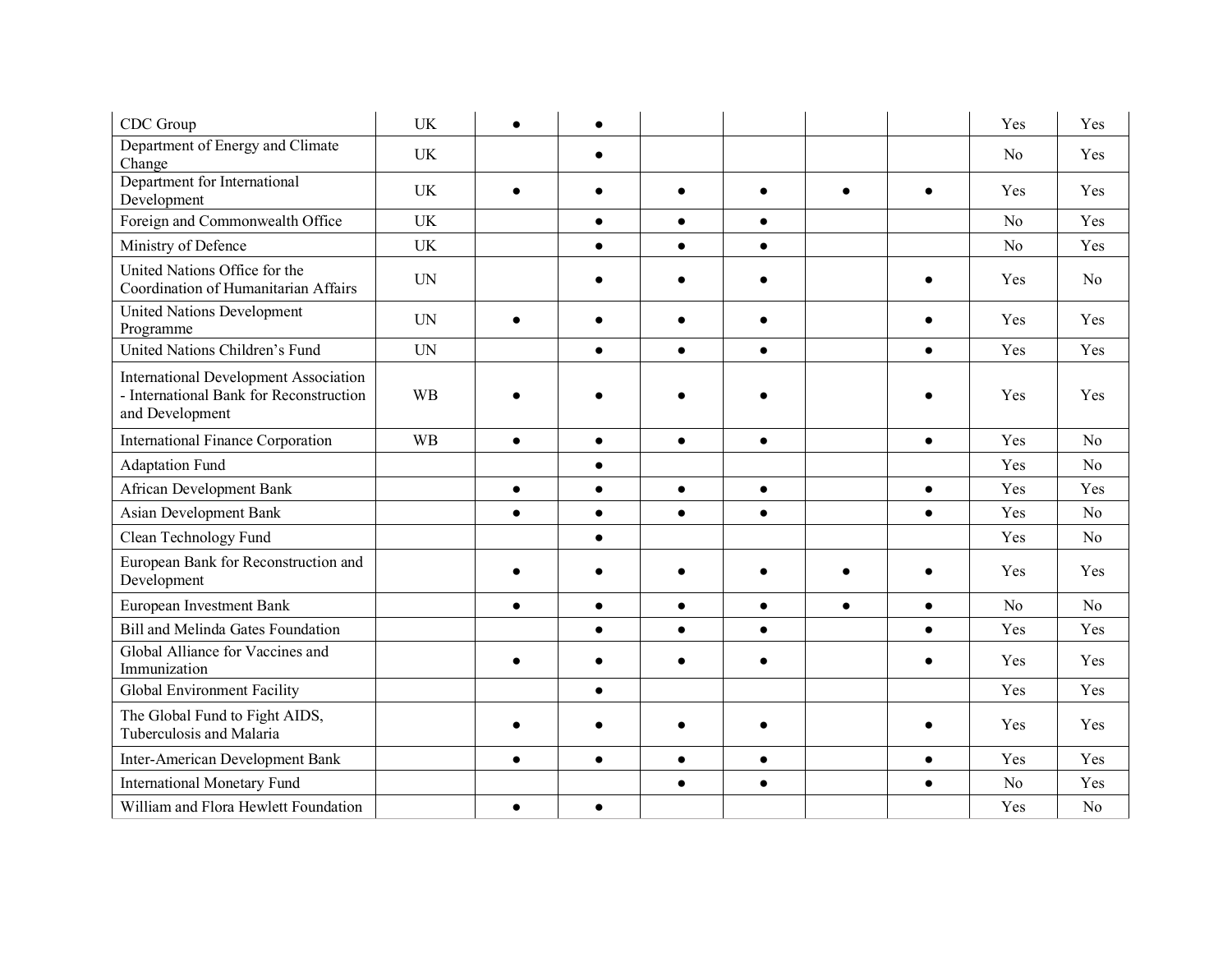# **Gilardi Independence Measure**

• Coding scheme and decisions

The Gilardi measure is, as noted in the main text, a construction using the four indicators in Gilardi 2002 that we could code consistently – term of office of agency head, source of budget, whether independence is formally stated, and whether the head of the agency is of cabinet rank. These are coded using Gilardi's original coding scheme. This scheme is as follows:

- 1. Cabinet rank minister
	- $\circ$  Yes- 1
	- $\circ$  No-0
- 2. Independence Formally stated
	- o Yes-1
	- $\circ$  No-0
- 3. Term of office (Gilardi Index)
	- o over 8 years 1.00
	- $\circ$  6 to 8 years 0.80
	- $\circ$  5 years 0.60
	- $\circ$  4 years 0.40
	- o fixed term under 4 years or at the discretion of the appointer 0.20
	- o no fixed term 0.00
- 4. Source of funding (Gilardi Index)
	- o external funding 1.00
	- o government and external funding 0.50
	- o government 0.00

In the case of multilaterals and foundations we coded cabinet rank as 0. For term of office we looked up the director/president of the foundation and coded it as per his or her term of office. We also considered all multilaterals formally independent.

• Distribution of the measure

Figure A1 displays the distribution of scores for each of the 84 agencies for whom a score is calculated. In part because only government agencies could receive a "1" for cabinet rank minister, very few agencies receive high scores on the index we construct. That said it is reasonably normally distributed, save a gap in the top quartile.